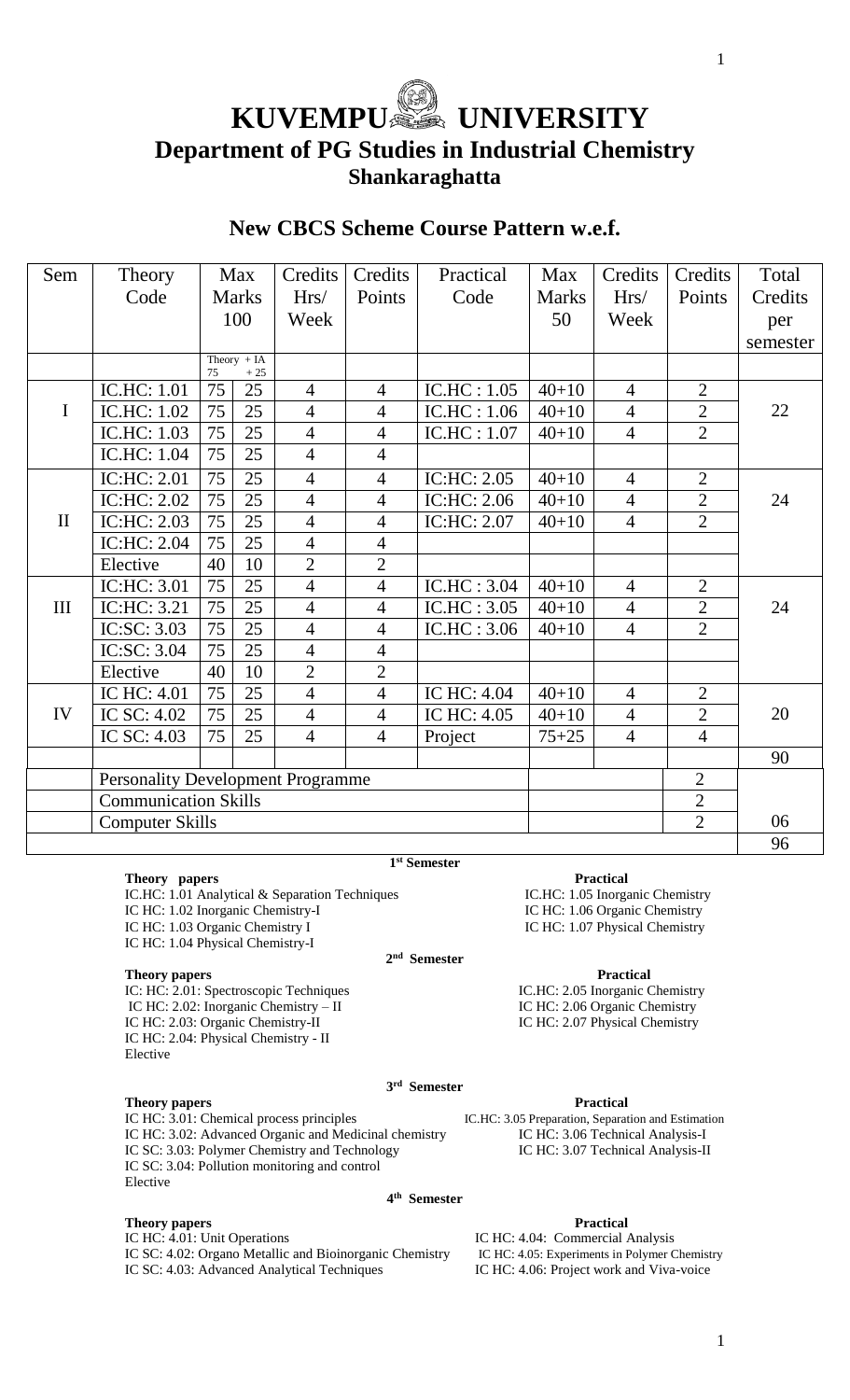# Syllabus for M.Sc. I semester **(CBCS SCHEME) IC HC: 1.01: Analytical and Separation Techniques**

**64 hrs.**

# **UNIT-I**

#### **Evaluation of analytical data:**

Determinate and indeterminate errors, methods of minimizing errors, accuracy and precision, significant figures, mean median, standard deviation, distribution of random errors, statistical treatment of finite samples reliability of results, least square method and curve fitting. Criteria for rejection of an observation. Q, F and t test: comparison of results. Titrimetric and Gravimetric methods of analysis: Titrimetry: theory of indicators- indicator actions with examples: theoretical basis for Titrimetic analysis, classification of Titrimetic methods: acid-base, redox complex formation and precipitation titration's. Titrations in non-aqueous media.16 Hrs

# **UNIT-II**

**Gravimetry**: general principles, condition for precipitation, choice of precipitants, advantage of using organic precipitants, factors influencing the solubility of precipitates, theories of precipitation, post-precipitation, co-precipitation, effect of digestion, precipitation from homogeneous solution (PFHS), pH changes, ion release reagents, change in oxidation states, use of mixed solvents in analytical applications. **16 Hrs**

# **UNIT-III**

### **Separation techniques:**

**Solvent extraction (liquid-liquid extraction):** General principles, nature of partition forces (dispersion, interaction, dipole-dipole interaction, induction interaction, hydrogen bond interaction); Relationship between percentage of extraction and distribution coefficient and distribution ratio, extraction of metal organic complexes and ion association complexes, multiple extraction, Craig tube. **16 hrs.**

#### **UNIT-IV**

## **Chromatographic Techniques:**

Classification, basic principle, theory of chromatography, ion-exchange chromatography, ion-exchange process, synthesis and structure of ion-exchange resin, resolution, retention parameters, selectivity ion-exchange capacity, application in the removal of interfering ions, lanthanide separation, concentration and recovery of tracer ions. **Gas Chromatography:** Characteristic of mobile, stationary phase used in GSC and GLC, characteristics of carrier gases, detectors, TCD, FID and ECD, application of GC and GC-MS. **Paper and Thin layer chromatography:** Stationary and mobile phases, various techniques of development- visualization and evolution of chromatograms, applications, separation of inorganic and organic compounds. **High performance liquid chromatography:** Scope of HPLC, introduction principle- instrumentation detectors and applications. 6 **hrs.**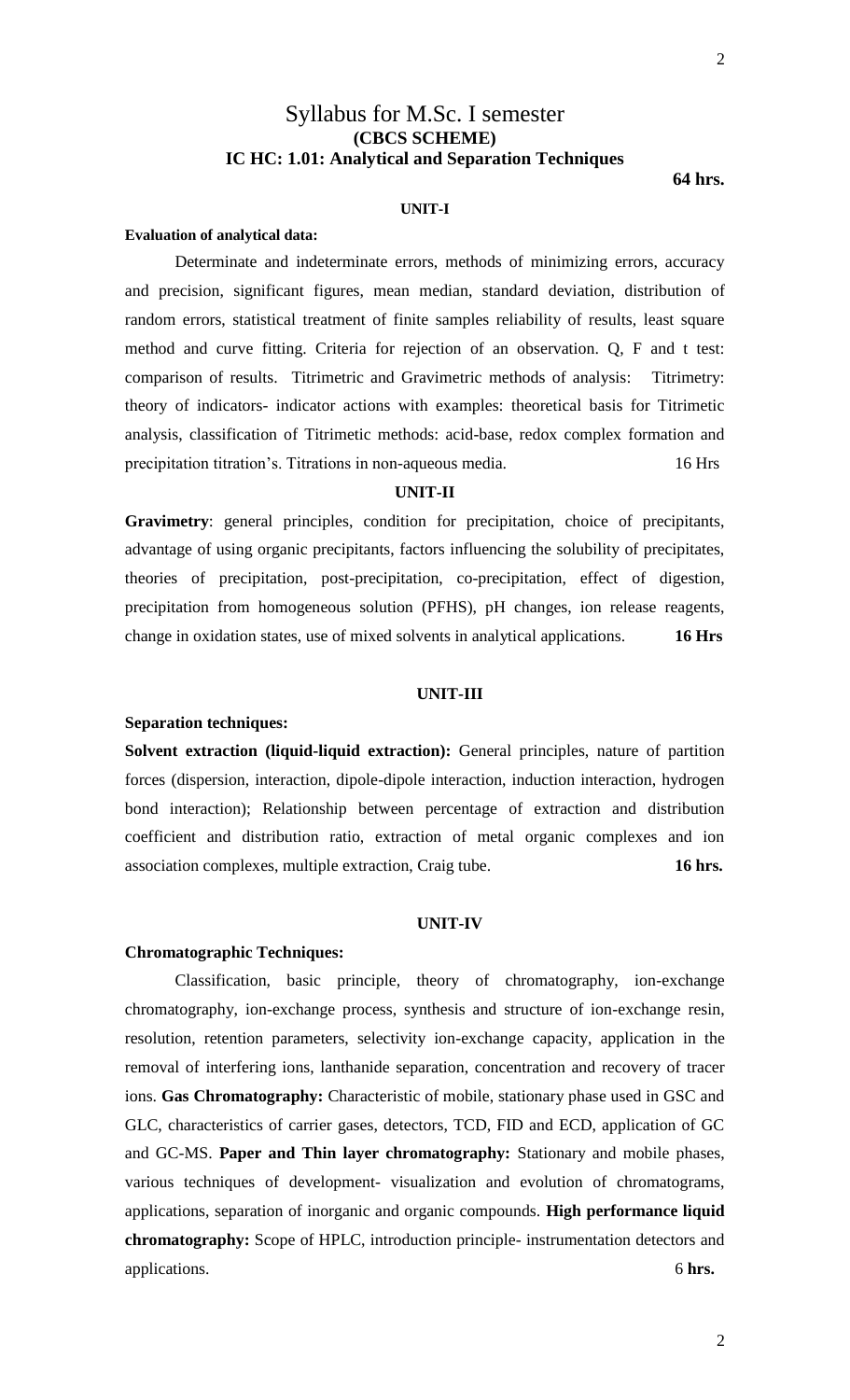- 01. Principles of Quantitative chemical Analysis Robert de Levie, International edition 1997 McGraw Hill Co.
- 02. Quantitative Analysis Day and Underwood, Printice Hall Indian, Pvt Ltd.  $6<sup>th</sup>$  edition (1993).
- 03. Vogel's Textbook of quantitative chemical analysis Revised by G.H.Jaffery, J.Bassett, J.Mendhm and R.C.Denney ELBS 5<sup>th</sup> edition (1998).
- 04. Quantitative Chemical Analysis-D.C. Harris, W.M. Freeman and Co., NY, USA, IV Ed, 1995.
- 05. Introduction to Instrumental Analysis- R.D. Braun, McGraw Hill Book Company, 1982
- 06. Physical Methods in Inorganic Chemistry-R. Drago, Affiliated to East west Pvt., Ltd., 1968
- 07. Introduction to Chromatography- Theory and Practice-V.K. Srivastava and K.K. Srivastava, S.Chand Company Ltd., IV ed., 1991
- 08. Analytical Chromatography-G.R. Chatwal, Himalaya Publishing House, VII ed., 1998
- 09. Basic Concepts of Analytical Chemistry- S.M. Khopkar, New Age International Publishers, IIEd., 1998
- 10. Principles of Instrumental Analysis- Skoog, Hollar and Nieman, Harcourt, Asia pvt Ltd., India, New Delhi, V Ed., 1998
- 11. Fundamentals of Analytical Chemistry- Skoog, West and Hollar, Harcourt, Asia pvt Ltd., India, New Delhi, VII Ed., 1998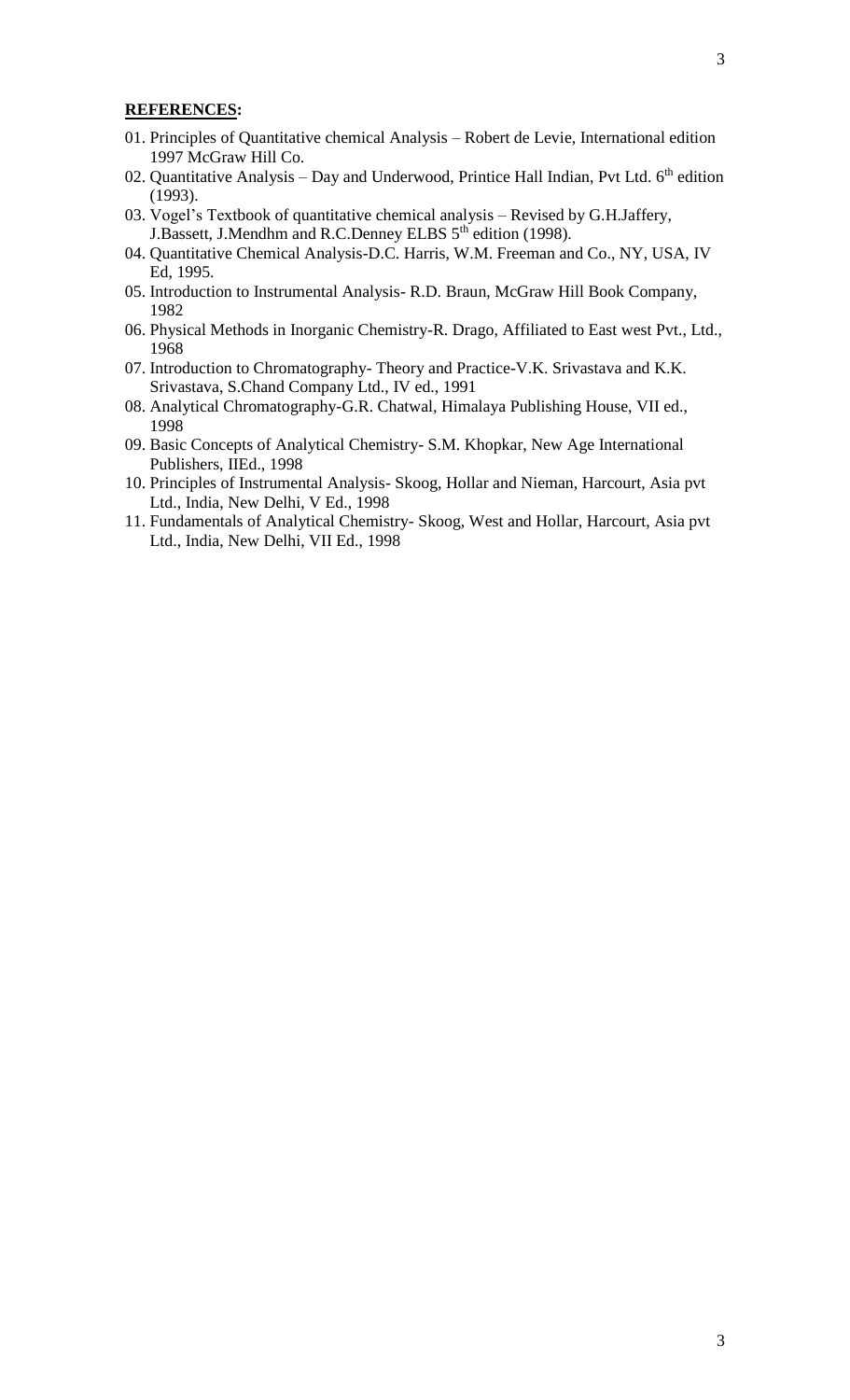# **IC HC: 1.02: Inorganic Chemistry-I**

#### **64hrs.**

# **UNIT-I**

**Chemical bonding:** Ionic bond – Properties of ionic compounds, close packing in ionic compounds, radius ratio rule; type and structure of simple ionic compounds (NaCl, CsCl,  $CaF<sub>2</sub>$ , TiO<sub>2</sub>, perovskites and spinals); Lattice energy, Born – Lande equation, Born – Haber cycle –applications. Covalent character in ionic bonds, Fajan's rules, percent ionic character and electronegativity values. Hydration energy and solubility of ionic solids. Covalent bond – Molecular Orbital Theory – LCAO method – sigma, pi and delta M.Os, M.O. treatment of Homo and hetero diatomic molecules. MOT of delocalised  $\pi$ -bonding system  $-CO<sub>3</sub><sup>2</sup>$ , NO<sub>3</sub> . **16 hrs.**

#### **UNIT-II**

**Shapes of poly atomic molecules :** Application of VSEPR theory and geometry of covalent molecules. Role of p- and d- orbitals in sigma and pi – bonding in non – metallic compounds. Inter halogen – XY type (ClF, ICl, IBr),  $XY_3$  type (ClF<sub>3</sub>, BrF<sub>3</sub>, ICl<sub>3</sub>) and  $XY_5$  type (ClF<sub>5</sub>, BrF<sub>5</sub>, ICl<sub>5</sub>) – trends in each type, preparation, uses and structures. Pseudo halogens: Cyanogen, thiocyanogen and selenocyanogen – preparation and properties. Noble gas compounds: Reactivity trends, compounds of xenon (XeF<sub>2</sub>, XeF<sub>4</sub>, XeF6, XeOF2, XeOF4) and krypton (KrF2) – Preparation, reactivity and structure. 16**hrs.**

#### **UNIT-III**

**Solid state:** Crystal systems and lattices, miller planes, crystal packing, crystal defects; Bragg's Law, ionic crystals, Different structures of AX, AX2, ABX3compounds. Defect in solids – types of defects, stiochiometric defects – Schottky and Frenkel defects, nonstiochiometric defects, colour centers. Band theory of solids: Metals, insulators and semiconductors; intrinsic and photo excited and impurity and defect semiconductors; mixed oxides – spinals and perovskites, p-n junctions, high temperature super conductors. Introduction to Nanomaterials: Classifications, Synthetic Methods: - ceramic (high temperature) procedure, precursor methods, combustion synthesis, sol-gel synthesis, high-pressure synthesis and intercalation methods. Charecterization of nanomaterials by UV-Visible, IR, XRD, SEM, TEM, AFM, STM technologies **16hrs.**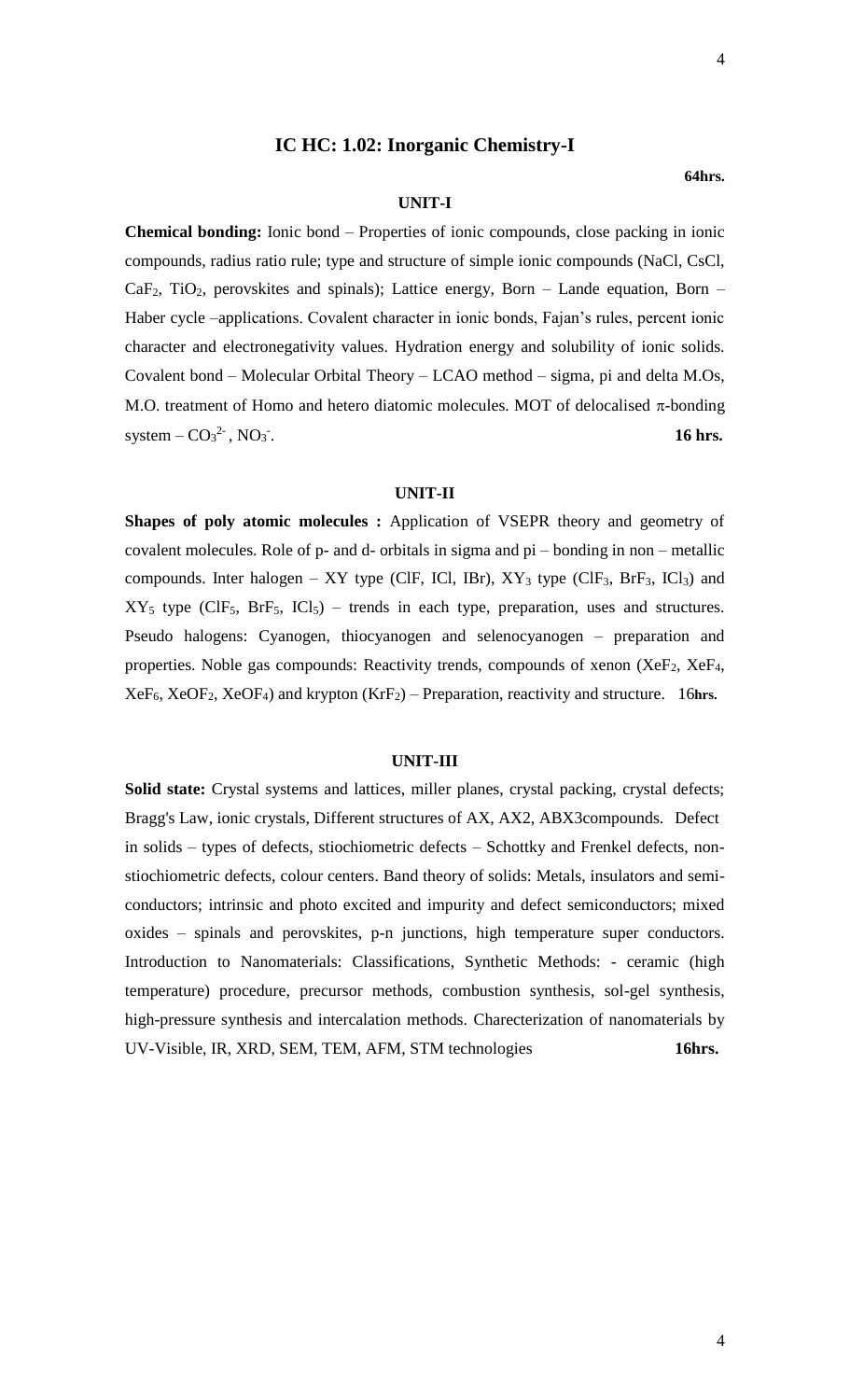# **UNIT-IV**

**Inorganic rings, cages and polymers :** Chemistry of boranes, carboranes and mettalocarboranes – preparation, chemistry, structure and bonding. **S-N compounds (SN)<sup>4</sup>** – preparation, properties, structure and bonding; **P-N compounds:** phosphazenes – trimmer, chlorophosphazenes – trimmer, linear polymeric chlorophosphazenes – preparation, structure and bonding. **B-N compounds:** borazoles – preparation, properties, structure and bonding. **Silicone polymers –** preparation, properties, structure, bonding and applications. **Silicates and zeolites –** types, structure and applications. Isopoly and heteropoly molybdates and tungstates – properties and structures. **Modern concepts of acid and base :** Solvent system concept, relative strengths of acids and bases, leveling effect of solvents; Lux – Flood and Usanovich concepts; HSAB concept, basis of HSAB concept, acid-base strength and hardness & softness; symbiosis; application of HSAB concept. **16hrs.**

- 1. Advanced Inorganic Chemistry, (5<sup>th</sup> edition)- F.A.Cotton and G.Wilkinson; John Wiley and Sons. 1988.
- 2. Inorganic Chemistry : Principles of Structure and reactivity  $(3<sup>rd</sup>$  edition)- James E. Huheey, Ellen E. Keither and Richard L. Keither: Harper Cllins College Pub., 1993.
- 3. Theoretical Inorganic Chemistry (2nd edition)- M.C.Day, Jr amd J.Selbin; Affiliated East-West Press, New Delhi.
- 4. Concept and Models in Inorganic Chemistry (2<sup>nd</sup> edition)- Douglas, McDanial and Alexander;
- 5. Concise Inorganic Chemistry J.D.Lee; ELBS, 1991.
- 6. Modern Aspects of Inorganic Chemistry H.J.Emeleus and A.G.Sharpe, ELBS.
- 7. Chemistry of the Elements Greenwood and Earnshaw; Pergoman Press, Oxford, 1986.
- 8. Chemical Approches to the Synthesis of Inorganic Materials C.N.R.Rao, Wiley Eastern Ltd.
- 9. Solid State Chemistry and its Application Antony R. West : John Wiley & Sons.
- 10. Modern Inorganic Chemistry W.L.Jolly, McGraw Hill, New York, 1984.
- 11. Chemistry of Nanomaterials: Synthesis, Properties and applications C.N.R. Rao.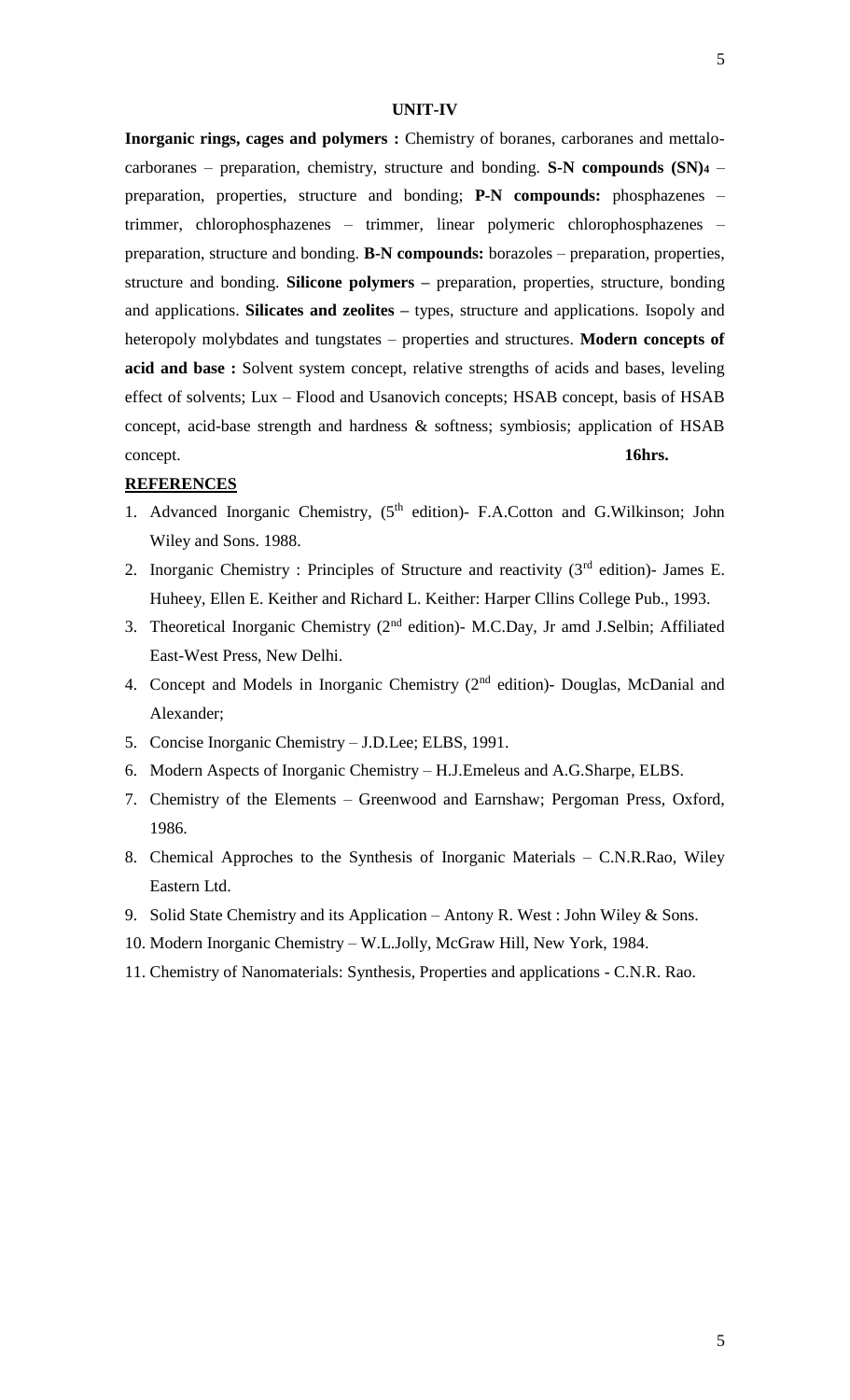**64 Hrs**

#### **IC HC: 1.03: Organic Chemistry-I**

# **UNIT I**

**Reaction intermediates**: Generation, structure, stability and reactions of carbocations, carbanions, free radicals, carbenes, nitrenes and arynes. Non-classical carbocations. **Methods of determination of Reaction mechanism**: Kinetic and non-kinetic methods, identification of products, detection of intermediates, isotopic labeling, stereo chemical evidences, crossover experiments, kinetic evidences and kinetic isotopic effects. **Organic acids and bases**: Bronsted-Lowry and Lewis concept, Effect of substituents on strength of acids and bases (appropriate examples to be given). **16 hours**

### **UNIT II**

**Nucleophilic substitution at saturated carbon**: Mechanism and stereochemistry of nucleophilic substitution reactions  $(S_N1, S_N2$  and  $S_Ni$  reactions). Effect of solvent, nature of substrates, neighboring group participation and substitution at allylic carbon atom. **Aromaticity:** Huckel's rule and concept of aromaticity, benzenoid and non-benzenoid aromatic compounds, anti-aromatic and non-aromatic compounds. Annulenes, azulene, heteroannulenes and fullerene. **Aromatic electrophilic substitution reactions**: Mechanism of aromatic nitration, halogenation, sulphonation, Friedel-Craft's alkylation and acylation reactions. Orientation and reactivity (directive effect of substituents).

#### **16 hours**

#### **UNIT III**

**Carbohydrates and nucleic acids. Monosaccarides:** Configuration and conformation of monosaccharides, ring structure of monosaccharides. Anomeric effect, Hudson's rule. Oligosaccharides: Structure elucidation of maltose and sucrose. Mention the structure of raffinose and cellobiose. Polysaccharides: General methods of structural determination of polysaccharides. Structure of cellulose starch, chitin and glycogen. Industrial applications of polysaccharide. Nucleic acids: Introduction, classification, components of nucleic acids, structure and synthesis of nucleosides and nucleotides. Crick-Watson model of DNA. Role of DNA and RNA in protein synthesis, replication, transcription and translation. Genetic code, salient features. 16 hours

#### **UNIT IV**

**Proteins and vitamins; Amino acids-** Classification and synthesis of amino acids (Gabriel phthalimide, melonic ester, azlactone, Darapsky, Strecker and Bucherer hydentoin methods of synthesis). Peptides: Synthesis of peptides, use of blocking reagents and deprotecting groups. Bruce-Merrifield synthesis of polypeptides. End group analysis. Brief account of primary, secondary, and tertiary structure of proteins.

**Vitamins:** Introduction, Synthesis of ascorbic acid, thiamine, riboflavin, vitamin A , biotin, vitamin E vitamin K and vitamin B12. Biological importance of vitamins.

# 16 Hrs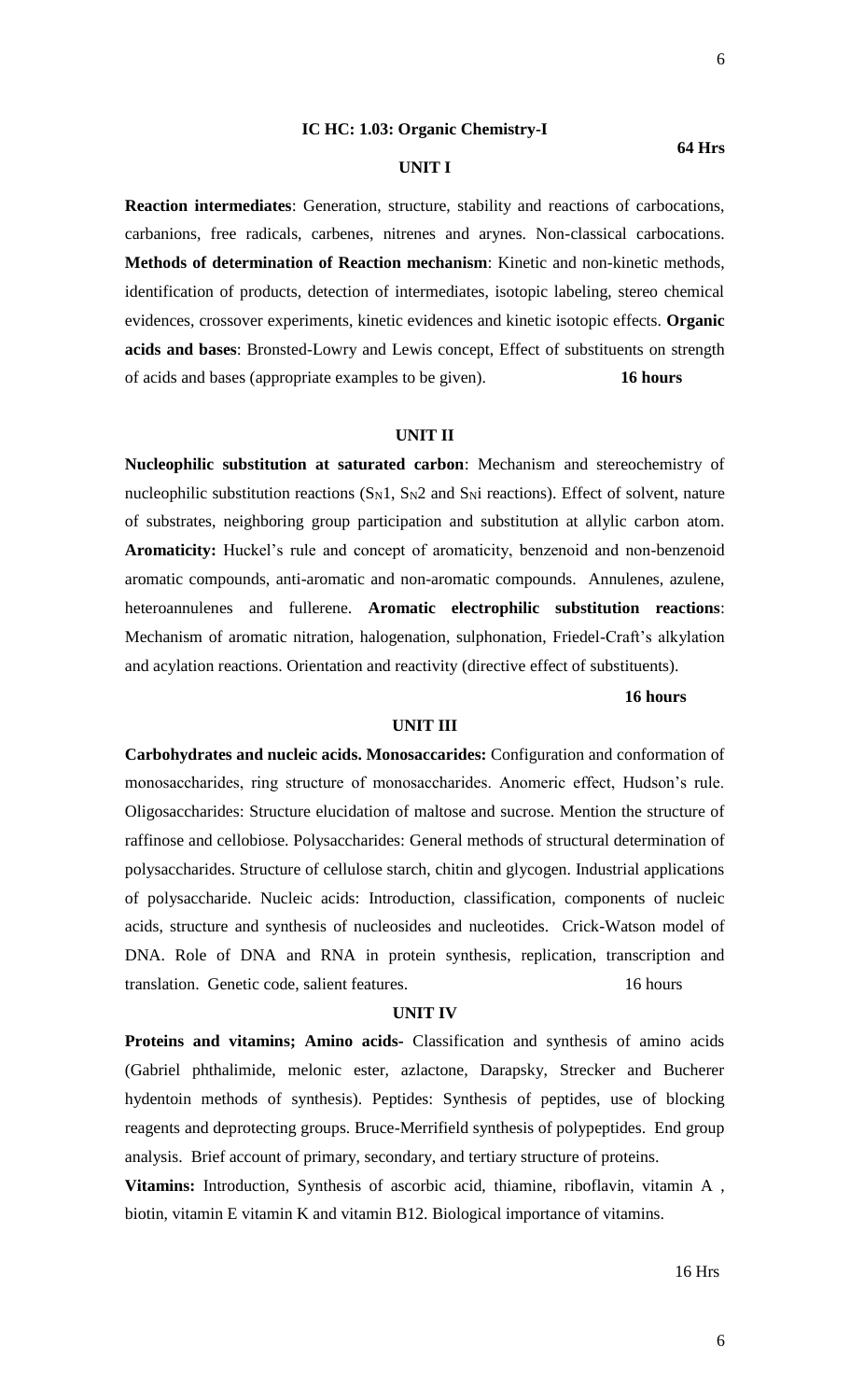# **References:**

- 1. Advanced organic chemistry: Reactions , Mechanisms and structure by Jerry March, John Wiley publications.
- 2. A guide Book to mechanism in organic chemistry by Peter Sykes, Longman.
- 3. Principles of organic synthesis by R.O.C.Norman and J.M. Coxon, Blackie Academic and professional.
- 4. Organic chemistry of natural products by Gurdeep R Chatwal Himalaya Publishing House.
- 5. Organic chemistry Vol I and II by I.L. Finar, ELBS.
- 6. Heterocyclic chemistry by J.A.Joule, K.Mills and G.F. Smith, Chapman and Hall.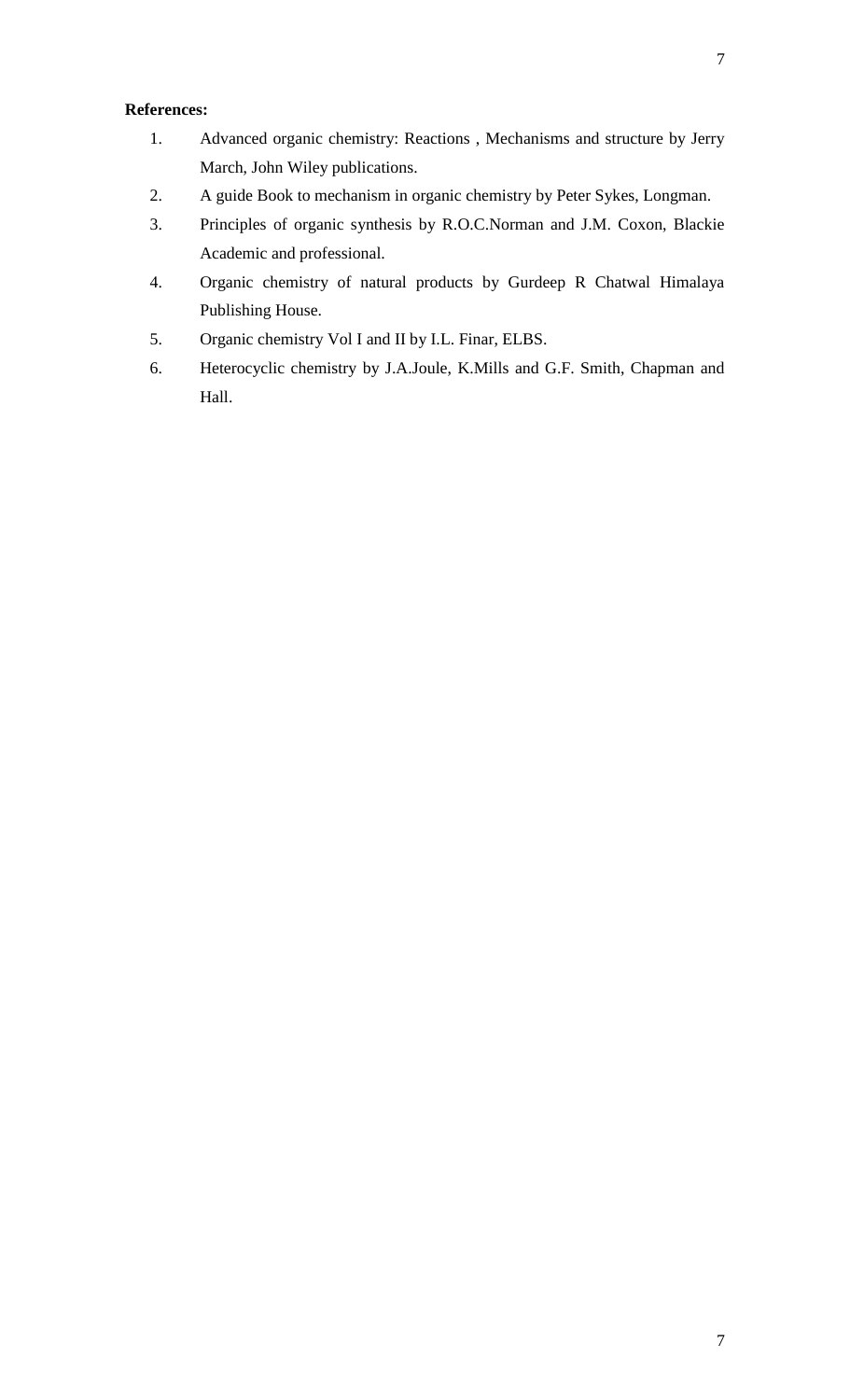# **IC HC: 1.04: Physical Chemistry-I**

#### **UNIT-I**

**Chemical Dynamics and Surface Chemistry**: Methods of determining rate laws, collision theory of reaction rates, steric factor, activated complex theory. Arrhenius equation and the activated complex theory, ionic reactions, kinetic salt effects and steady state kinetics. Kinetic and thermodynamic control of reactions, treatment of unimolecular reactions. Adsorption-Gibbs adsorption isotherm, estimation of surface area(BET equation) surface films on liquids(Electro-kinetic phenomena), Catalytic activity at surfaces. Surface active agents, classification of surface active agents, micellization, hydrophobic interaction, critical micellar concentration(CMC), factors affecting the CMC of surfactants, counter ion binding to micelles, thermodynamics of micellization.

# **16Hrs**

#### **UNIT-II**

**Nuclear and Radio Chemistry**: Radioactive series – Nuclear models, Radioactive decay – Artificial radioactivity – Nuclear reactions. – Application of radioactivity, Mossbauer spectroscopy – positron annihilation. Nuclear fission and fusion. Power and breeder reactors. Methods of accelerating nuclear particles for bombardment. Detection and measurement of activity Production and uses of radioactive isotopes and labeled compounds. Tracer chemistry, experimental techniques in the assay of isotopes. Electroscope, counters, chamber and semiconductor radiation detectors, statistics of counting. **16 Hrs**

#### **UNIT-III**

**Electrochemistry –I :** Electrolytic solutions, strong electrolytes, ionic atmosphere, relaxation and electrophoretic effects, quantitative treatment of Debye-Huckel theory and its extension by Onsagar. Electrochemical sensors-Ion selective electrodes, electrochemical biosensors. Electrochemical energy systems - Introduction, fundamentals of batteries, classification of batteries, sizes of batteries, battery characteristics, primary batteries, dry cell, alkaline MnO<sub>2</sub> batteries and other batteries. Secondary batteries - leadacid, alkaline storage batteries-battery charging theory and practice. Energy econamics. Fuel cells - types - electrochemistry of fuel cells. **16 Hrs**

#### **UNIT-IV**

**Chemical Thermodynamics:** Review of basic principle of thermodynamics. concepts of free energy and entropy, combined form of first and second laws. Thermodynamic criteria for equilibrium and spontaneity. Maxwell's relations, thermodynamic equations of state. Principle of equipartition energy Physical equilibrium involving phase transitions, Clascius-Clapeyron and its application. Entropy of vaporization and Trouton's rule determination of free energy change. Third law of thermodynamics, determination of third law entropies, concept of residual entropy. Partial molar properties,, thermodynamics of ideal and real gases and gas mixtures. Fugacity, , activity, activity coefficient-different scales of activity coefficient for solute and solvent, Reaction Equilibria **16 Hrs**

**64 hrs**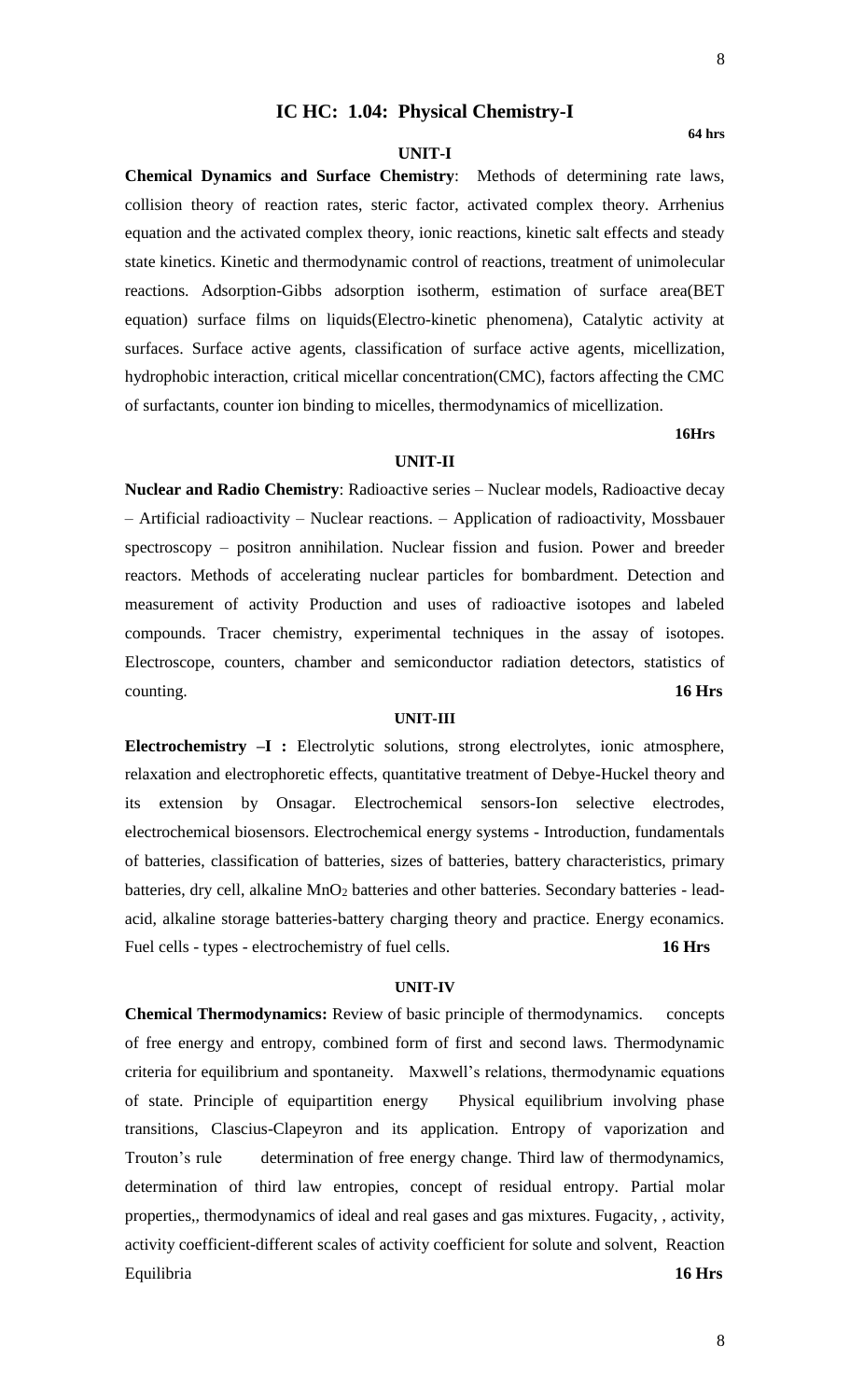- Physical Chemistry-Atkins, ELBS, 1982
- Physical Chemistry-Barrow, McGraw Hill, Int. St. Ed., 1979
- An Introduction to Chemical Thermodynamics-R.P. Rastogi and S.S. Misra, Vikash, Delhi, 1978
- Thermodynamics-Rajaram and Kuriakose, East West, Nagin CX, Delhi, 1986
- Chemical Thermodynamics-Klotz and Rosenberg, Benjamin Inc., 1972
- Theoretical Chemistry-Glasstone, East West, 1973
- Introduction to Chemical Thermodynamics-R.P. Rastogi and S.S. Misra, Vikash, Delhi, 1978
- Thermodynamics-Rajaram and Kuriakose, East West, Nagin CX, Delhi, 1986
- Chemical Kinetics-Laidler, Harper and Row, Delhi, 1987
- Kinetics of Chemical Reactions-S.K. Jain, Vishal Publications, 1982
- Theoretical Chemistry-Glasstone, East West, 1973
- Kinetics and Mechanism-Moore and Perason, Wiley, 1980
- Kinetics and Mechanism-Moore and Pearson, Wiley, New York, 1981.
- Techniques in Organic Reaction Kinetics-P. Zumen and R.C. Patel, Wiley, New York, 1984
- Kinetics of Chemical Reactions-Jain, Vishal, New Delhi
- Physical Chemistry of Surfaces-Adamson, John Wiley
- Modern Electrochemistry, vol. I and II-Bokris and Reddy, Plenum Press, New York,
- An Introduction to Electrochemistry- Glasstone, East West Ltd
- Corrosion Engineering-Fountain and Green, McGraw Hill, 1969
- Nuclear Chemistry-Friedlander, Kennedy and Miller, Wiley
- Source Book of Atomic Energy-Glasstone, East West, New Delhi, 1967, III Ed.
- Chemical and Electrochemical Energy systems-R. Narayan and B. Viswanathan, University press, 1998

# **IC.HC1.05: INORGANIC CHEMISTRY PRACTICALS:**

**COMPLEXOMETRIC TITRATIONS :** Determination of calcium, determination of magnesium, determination of nickel, determination of copper, determination of lead, determination of hardness of water,

**REDOX TITRATAIONS** : Determination Of Iron Using K<sub>2</sub>CR<sub>2</sub>O<sub>7</sub>, Determination of iron using ceric sulfate solution, Determination of iron using Ammonium metavanadate **GRAVIMETRIC DETERMINATIONS :** Cu as CuSCN, Ni as Ni(dmg)<sub>2</sub>, Al as oxinate, Determination of sulphate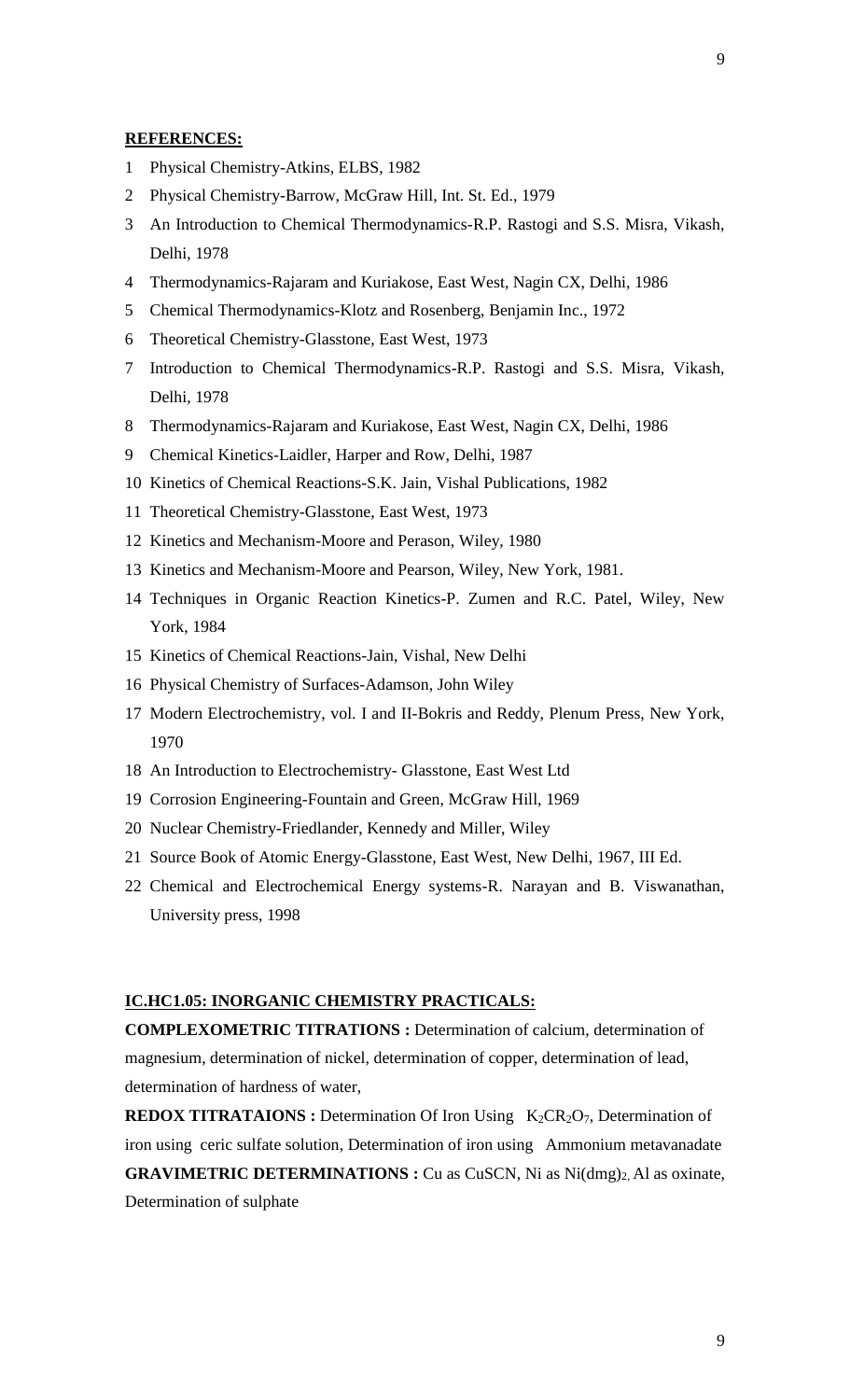- 1. Quantitative Chemical Analysis I. M. Kolthoff, E.B. Sandell E.J.Meehan and S.Bruckenstein, McMillan Company 1968.
- 2. Vogel's Text Book of Quantitative Chemical Analysis G.H.Jeffery, J.Bassett, J.Mendhan and R.C. Denny, ELBS, Longman 5th edition 1989.
- 3. Advanced Practical Inorganic Chemistry Gurdeep Raj, Goel Publishing House,  $10^{th}$  edition 1994.
- 4. A Text Book of Quantitative Chemical Analysis A.I.Vogel, ELBS Longman 3rd edition, 1961.
- 5. Quantitative Analysis R.A.Day and A.L.underwood, Prentice Hall of India 1993.
- 6. Commercial method of analysis Snell and Biffen.

# **IC.HC1.06: ORGANIC CHEMISTRY PRACTICALS:**

Systematic Qualitative analysis of organic binary mixture- Separation, purification and identification of compounds form binary mixture.

# **REFERENCES:**

- 1. Vogel's Text Book of Practical Organic Chemistry, by furniss, Hannaford, Smith and Tatchell, ELBS Longmann.
- 2. Advanced Practical Organic Chemistry by N.K. Vishnoi, Vikas Publishing House
- 3. Handbook of Practical Organic Chemistry by Clark
- 4. Practical Organic Chemistry by O.P.Agrawal
- 5. Comprehensive Practical Organic Chemistry by V.K. Ahluwalia, Renu Aggarwal Universities Press Pvt. Ltd. (2000)

# **IC.HC1.07: PHYSICAL CHEMISTRY PRACTICALS:**

**KINETICS OF ESTER HYDROLYSIS** calculation of activation energyRelative strength of acids

**POTENTIOMETRIC TITRATION :** Estimate the amount of ferrous ammonium sulphate present in the solution

**CONDUCTOMETRIC TITRATION :** Determination of strength and amount of Hydrochloric acid in the given soluion. Determination of strength and amount of Acetic acid in the given soluion.

**ELECTROGRAVIMETRY :** Estimate the amount of copper deposited on electrode, Effect of solvent on dissociation constant of an acid.

- 1. Vogel's Text Book of Quantitative Chemical Analysis G.H.Jeffery, J.Bassett, J.Mendhan and R.C. Denny, ELBS, Longman 5<sup>th</sup> edition 1989.
- 2. practical Physical Chemistry. A.M. James and F.E.Prichard, Longman.
- 3. Findley's Physical Chemistry. B.P. Levitt, Longman.
- 4. Experimental Physical chemistry. R.C.Das and Behera, Tata McGraw Hill.
- 5. Practical Physcial Chemistry. J. b. Yadav.
- 6. Experiments in Physical chemistry J.C. Ghosh, Bharathi Bhavan Publishers.
- 7. Experimental Physical chemistry. J.W. Williams and Farrinton Daniels.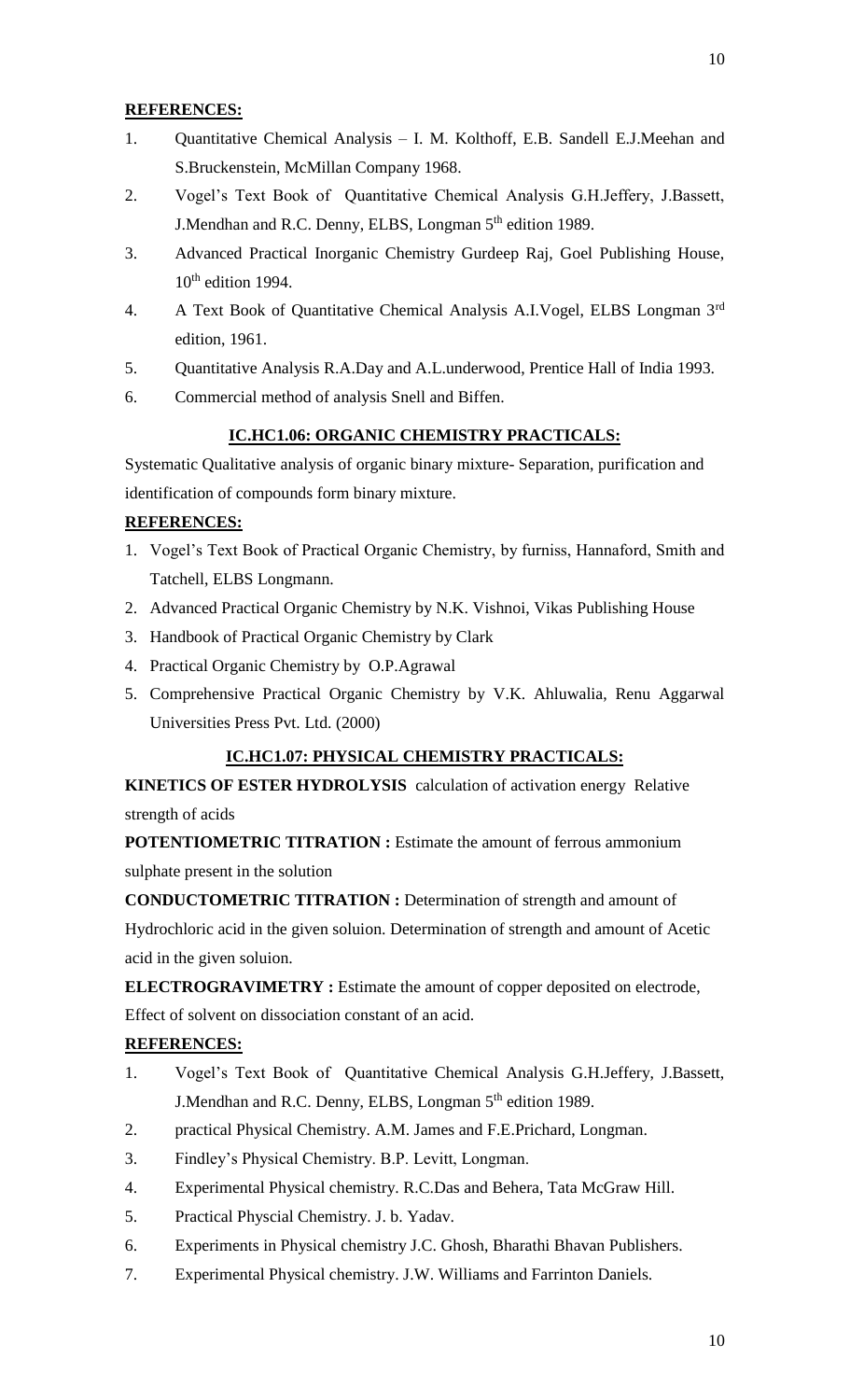# **IC:HC:- 2.01: SPECTROSCOPIC TECHNIQUES**

#### **64 Hrs.**

#### **UNIT-I**

**General Introduction to spectroscopy**: Nature and interaction of electromagnetic radiation, energies corresponding to various kinds of radiations, atomic and molecular transitions, selection rules, spectral width, factors influencing positions and intensity of spectral lines. **Electronic Spectroscopy (Absorption spectroscopy)**: Quantitative aspects of absorption measurements – Beer's law and its limitations, terminology associated with electronic spectroscopy, types of absorption bands and theoretical interpretation, effect of solvent and nature of  $\lambda$ max and theoretical prediction of  $\lambda$ max for polyenes,  $\alpha$ ,  $\beta$ -unsaturated aldehydes, ketones (Woodward-Fieser rules) and substituted benzene's Instrumentation, applications, quantitative and qualitiative analysis, structure determination, measurement, measurements of dissociation constants of acids and bases, simultaneous determination of binary mixtures (Cu & Ni), composition of complexes.

#### **16 Hrs**

#### **UNIT-II**

**IR Spectroscopy**: Theory of IR absorption, types of vibrations, theoretical number of fundamental modes of vibrations and group frequencies, factors affecting group frequencies and band shapes, physical state of samples, vibrational coupling, electrical effect, inductive effects, hydrogen bonding and ring structure: Instrumentation, FTIR instrument and its advantages, sample handling techniques, qualitative applications of  $IR$  – correlation chart, important regions in IR. Applications to structural elucidation of simple organic molecules: Applications of IR spectroscopy to coordination compounds, organo transition metal complexes, (N, N dimethyl acetamide, urea, thiourea, DMSO,  $NO<sub>3</sub>$ ,  $SO<sub>42</sub>$ ,  $NO<sub>2</sub>$ ). Far IR spectroscopy effects of coordination and symmetry of donor molecules. **16 Hrs**

#### **UNIT-III**

**Flame Photometry and Atomic Absorption Spectroscopy(AAS)**: Introduction, principle, flames and flame spectra, vibration of emission intensity with flames, flame background, metallic spectra inflame: total consumption and premix burners, interferences, role of temperature on absorption, atomic absorption spectroscopy, sources, hollow cathode lamp, line sources, comparative study of AAS and Flame photometry; applications of AAS and Flame photometry. **Luminescence spectroscopy (Molecular luminescence)**: Introduction, Fluorescence, excited states, deviation process, variables that affect fluorescence. Relationship between intensity and concentration, instrumentation: Basic differences in the measurement of fluorescence and phosphorescence, genral scope of applications; composition of fluriometry and phosphometry. Flurescent indicators; applications; flurometric analysis of inorganic, organic, pharmaceutical and biological materials; chemiluminescence. **16 Hrs**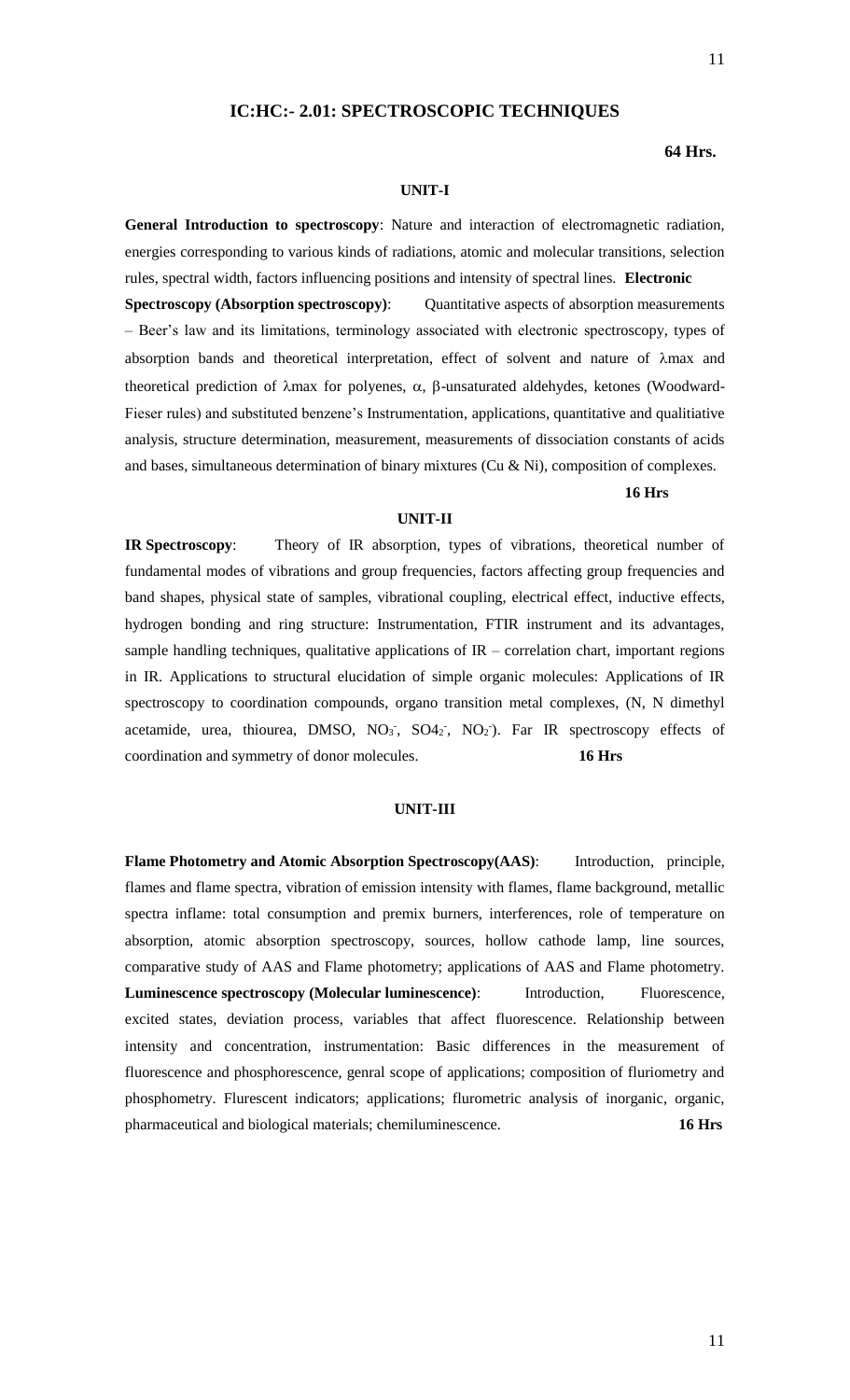#### **UNIT-IV**

**Thermal Methods of Analysis**: Introduction, thermogravimetric analysis (TGA), types of thermogravimetric analysis, principle and method. Automatic thermogravimetric analysis, instrumentation, types of recording thermoblances, sample holders, factors influencing thermograms and applications. Isothermal analysis. Differential thermal analysis (DTA), principle of working, theory and instrumentation. Simultaneous DTA-TGA curves, factors affecting results and applications. Differentia Scanning colorimetry (DSC), principle of working theory, instrumentation and applications. Thermometric titrations. **Analysis Based on Magnetic Susceptibility**: Introduction, some basic concepts and definitions, measurements of magnetic susceptibility, diamagnetic substances, paramagnetic and unpaired electrons, applications.

 **16 Hrs.**

- 1. Principles of Quantitative chemical Analysis Robert de Levie, International edition 1997 McGraw Hill Co.
- 2. Quantitative Analysis Day and Underwood, Printice Hall Indian, Pvt Ltd.  $6<sup>th</sup>$  edition (1993).
- 3. Vogel's Textbook of quantitative chemical analysis Revised by G.H.Jaffery, J.Bassett, J.Mendhm and R.C.Denney ELBS 5<sup>th</sup> edition (1998).
- 4. Spectroscopy of organic compounds P.S.Kalasi Wiley Eastern Ltd., India,1993.
- 5. Organic Spectroscopy William Kemp, 3<sup>rd</sup> edition ELBS.(1991).
- 6. Quantitative Chemical Analysis-D.C. Harris, W.M. Freeman and Co., NY, USA, IV Ed, 1995.
- 7. Introduction to Instrumental Analysis- R.D. Braun, McGraw Hill Book Company, 1982
- 8. Fundamentals of Molecular Spectroscopy- C.N. Banwell, Tata McGraw Hill Book Company, 1973
- 9. Physical Methods in Inorganic Chemistry-R. Drago, Affiliated to East west Pvt., Ltd., 1968
- 10. Introduction to Chromatography- Theory and Practice-V.K. Srivastava and K.K. Srivastava, S.Chand Company Ltd., IV ed., 1991
- 11. Analytical Chromatography-G.R. Chatwal, Himalaya Publishing House, VII ed., 1998
- 12. Basic Concepts of Analytical Chemistry- S.M. Khopkar, New Age International Publishers, IIEd., 1998
- 13. Molecular Structure and Spectroscopy- G. Aruldas, Prentice Hall India, New Delhi, 2001
- 14. Principles of Instrumental Analysis- Skoog, Hollar and Nieman, Harcourt, Asia pvt Ltd., India, New Delhi, V Ed., 1998
- 15. Fundamentals of Analytical Chemistry- Skoog, West and Hollar, Harcourt, Asia pvt Ltd., India, New Delhi, VII Ed., 1998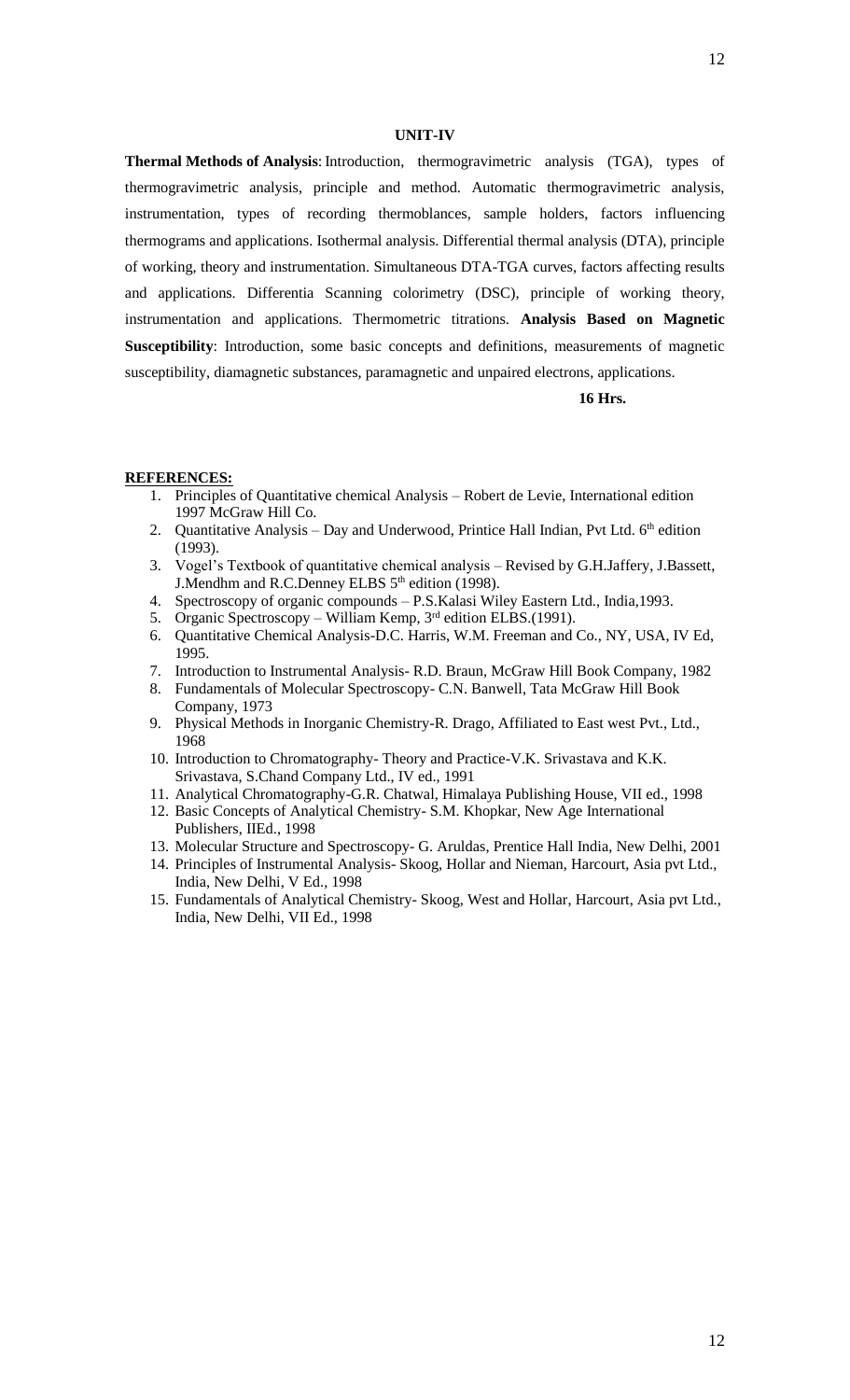# **IC HC: 2.02:- INORGANIC CHEMISTRY - II**

#### **64 hrs**

#### **UNIT-I**

**Transitition & inner transition elements:** Characteristic properties. **Coordination Chemistry:** Introduction, chelating and bridging type of ligands, macrocyclic ligands and nomenclature. **Preparation of Coordination Compounds:** direct reactions - substitution, oxidation, reduction, photochemical, thermal decomposition and electrochemical methods. **Detection and Characterization of Coordination Compounds**: colour change, conduction, pH, solubility, precipitate formation. UV-Visible, IR, Magnetic Susceptibility, NMR, TGA DTA EPR and Mössbauer techniques. **Stability of coordination complexes:** Thermodynamic and kinetic stability; stability constants – stepwise  $(K_n)$  and overall stability  $(\beta_n)$  constants, trends in  $K_n$ , relation between  $K_n$  and  $\beta_n$ . Factors affecting stability ; Irving – William series. Determination of composition: Jobs method, mole ratio method, determination of stability constants: Spectrophotometric method **16 hrs**

#### **UNIT-II**

**Isomerism in metal complexes:** Structural Isomerism – Ionisation, coordination, linkage, solvate (hydrate), ligand and polymerisation isomerism. Stereoisomerism : Geometrical (cis-trans), optical isomerism ; optical isomerism in coordination No. 4 and 6. Identification of isomeric metal complexes**:** conductance method, cryoscopic method, I.R. spectroscopy, X-ray diffraction, Dipole moment, NMR spectroscopy, chemical (Grinberg's) method. **16 Hrs**

#### **UNIT-III**

**Bonding in Metal Complexes:** Valence bond and Crystal Field Theory: salient features; crystal field splitting of d-orbital in octahedral, tetrahedral, tetragonal and square planar field. Magnitude of Δ, factors affecting Δ, CFSE evidences for crystal field stabilization: short comings of CFT evidences for covalency.

M.O. treatment of bonding in octahedral complexes involving sigma-bondings; absorption spectra of  $d<sup>1</sup>$  and  $d<sup>2</sup>$  systems. agnetic properties: high-spin, low-spin complexes, explanation of magnetic properties of complexes based on VBT and CFT **16 hrs**

#### **UNIT-IV**

Electronic Spectra of Complexes: Spectra of transition metal ions-term symbol of d<sup>n</sup> ions, ground state terms, term splitting in crystal field, inter-electronic repulsion parameters, Orgel diagrams, Tanabe-Sugano diagrams. Selection rules and band intensities, symmetry, spin-orbit coupling and vibronic coupling effects, charge transfer spectra-LMCT and MLCT. Interpretation of electronic spectra, calculation of Δ, B and β. Spectrochemical series and nephelausetic series. Spectral properties of divalent 3d metal ion complexes.**Electron transfer reactions**-inner and outer sphere mechanisms; reactions of co-ordinated ligands-substitution, addition and condensation reactions. **16 Hrs**

- 1. Advanced Inorganic Chemistry, (5<sup>th</sup> edition)-F.A. Cotton and G.Wilkinson; John Wiley and Sons. 1988.
- 2. Inorganic Chemistry: Principles of Structure and Reactivity (3rd edition)-James E.Huheey, Ellen E.Keither and Richard L.Keither: Harper Cllins College Pub.,1993.
- 3. Theoritical Inorganic Chemistry (2<sup>nd</sup> edition)-M.C.Day, Jr and J.Selbin; Affiliated East-West Press, New Delhi.
- 4. Concepts and Models in Inorganic Chemistry  $(2<sup>nd</sup>$  edition)-Douglas, McDanial and Alexander;
- 5. Concise Inorganic Chemistry-J.D.Lee; ELBS, 1991.
- 6. Modern Aspects of Inorganic Chemistry-H.J.Emeleus and A.G.Sharpe, ELBS.
- 7. Chemistry of the Elements Greenwood and Earnshaw; Pergoman Press, Oxford,1986.
- 8. Chemical Approaches to the Synthesis of Inorganic Materials C.N.R. Rao, Wiley Eastern Ltd.
- 9. Solid State Chemistry and its Applications Antony R.West : John Wiley & Sons.
- 10. Modern Inorganic Chemistry- W.L. Jolly, McGraw Hill, New York, 1984.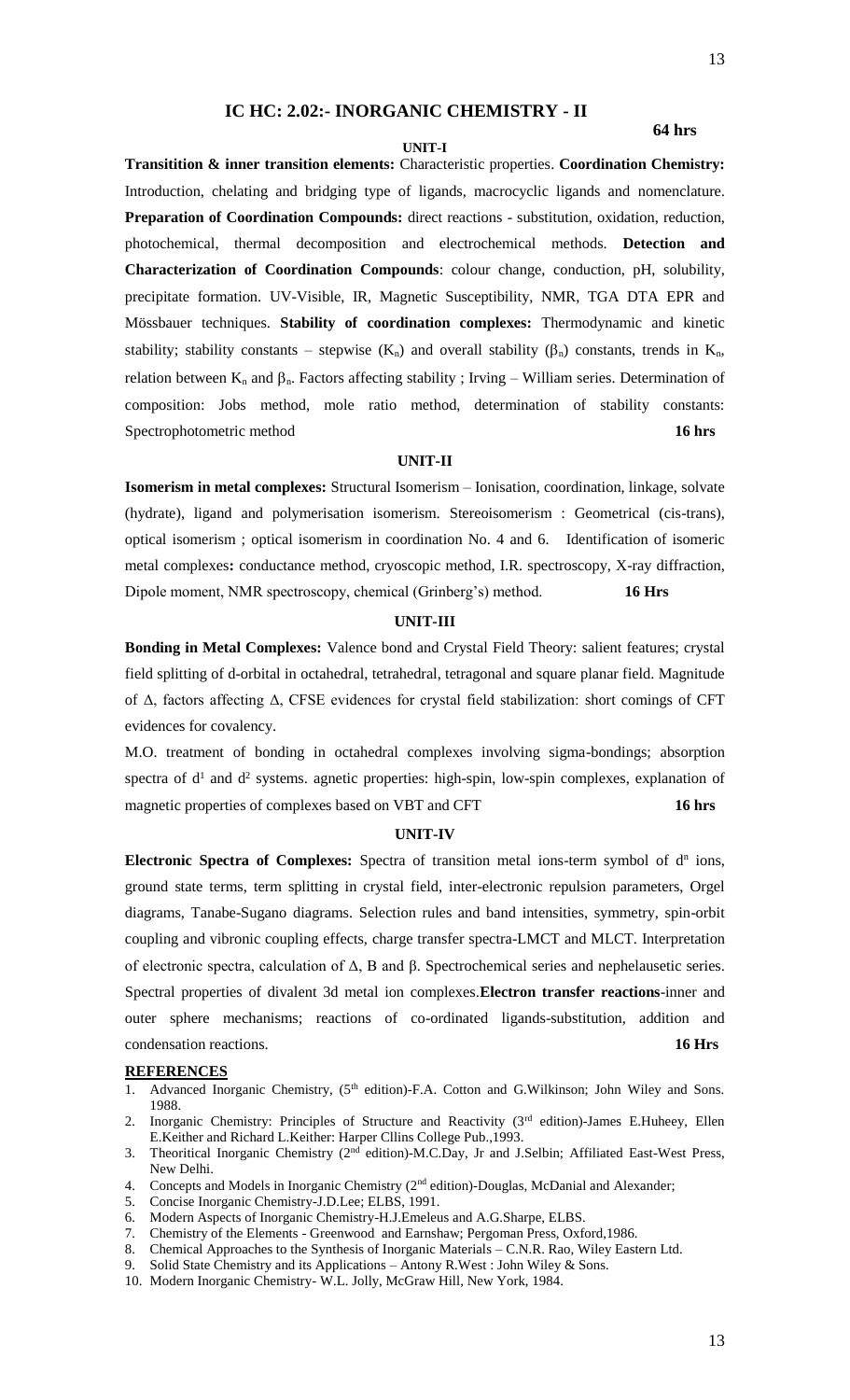# **IC.HC:2.03: ORGANIC CHEMISTRY-II**

#### **64 hours**

# **UNIT I**

**Addition reactions:** Addition to C-C multiple bonds, addition reactions involving eletrophiles, nucleophiles and free radicals. Cyclic mechanism, orientation and stereochemistry of addition of halogen, hydrogen halide, carboxylic acids, alcohols and amines. Addition to carbon-heteroatom multiple bonds: Electrophilic, nucleophilic and free radical addition to C=O and C=N systems. **Elimination reactions:** Discussion of E1, E2, E1CB and E2C mechanisms. Orientation during elimination reactions. Saytzeff and Hoffmann rules. Pyrolytic eliminations. Mechanism of pyrolysis of ester of carboxylic acids. Chugaev reaction, Hoffmann degradation, Cope elimination and dehalogenation of vicinal dihalides. **16 Hrs**

# **UNIT II**

**Heterocyclic compounds:** IUPAC nomenclature of heterocyclic compounds. Five membered heterocycles with one hetero atom: Synthesis and reactivity of furan, pyrrole, thiophene, benzofuran, indole and benzothiophene. Six membered heterocycles with one hetero atom: Synthesis and reactivity of pyridine, quinoline and isoquinoline **16 hours**.

#### **UNIT III**

Stereochemistry: Concept of chirality, symmetry elements and chiral structure. Absolute configuration, D, L and R, S nomenclature. Diastereomers in acyclic and cyclic systems. Conformation analysis of simple cyclic (chair and boat forms of cyclohexane) and acyclic systems (butane and 1,2-dichloroethane). Inter conversion of Newman, Fischer and Saw horse projection formulae. Optical isomerism due to molecular dissymmetry: Allenes, spiranes and biphenyls. Definitions of enantiomers, diastereomers, epimers and recemic mixtures. Cis-trans, syn-anti and E,Z notations for geometrical isomers. Determination of configuration of geometrical isomers (physical and chemical methods). **16 Hrs**

#### **UNIT IV**

**Selected organic named reactions and Molecular rearrangements.** Mechanisms and synthetic applications of following named reactions: Aldol, Perkin, Stobbe, Dickmann, Reimer-Tiemann, Reformtasky, Diels-Alder and Wittig's reaction. Micheal addition, Robinson annulation, Oppenaur oxidation. Clemmenson, Wolf-Kishner, Meerwein-Ponndorf-Verley and Birch reduction. Stork enamine and Mannich reaction. Barton, Hoffmann-Loffler-Freytag, Shapiro and Chichibabin reaction. Mechanisms and synthetic applications of following rearrangements: Pinacol-pinacolone, Wagner-Merrwein, benzil-benzilic acid, Fries, Wolf, Von-Richter, Neber, Sommelet-Hauser, Beckmann, Hoffmann, Lossen, Curtius, Schmidt and benzidine rearrangements. **16 Hrs**

- 1 Advanced Organic Chemistry Reactions, Mechanisms and structure. By Jerry March John Wiely.
- 2 Advanced Organic Chemistry by F.A. Carey and R.J. Sundberg, Plenum.
- 3 A Guide Book to mechanism in Organic Chemistry by Peter Sykes, Longman.
- 4 Structure and Mechanism in Organic Chemistry by C.K. Ingold, Cornell University Press.
- 5 Organic Chemistry by R.T.Robinson and R.N.Boyed, Prentice-Hall.
- 6 Modern Organic Reactions, by H.O. House, Benjamin.
- 7 Principles of Organic Synthesis By R.O.C. Norman and J.M.Coxon. Blackie Academic & Professional
- 8 Reaction Mechanism in Organic Chemistry by S.M.Mukherji and S.P.Singh, MacMillan (India).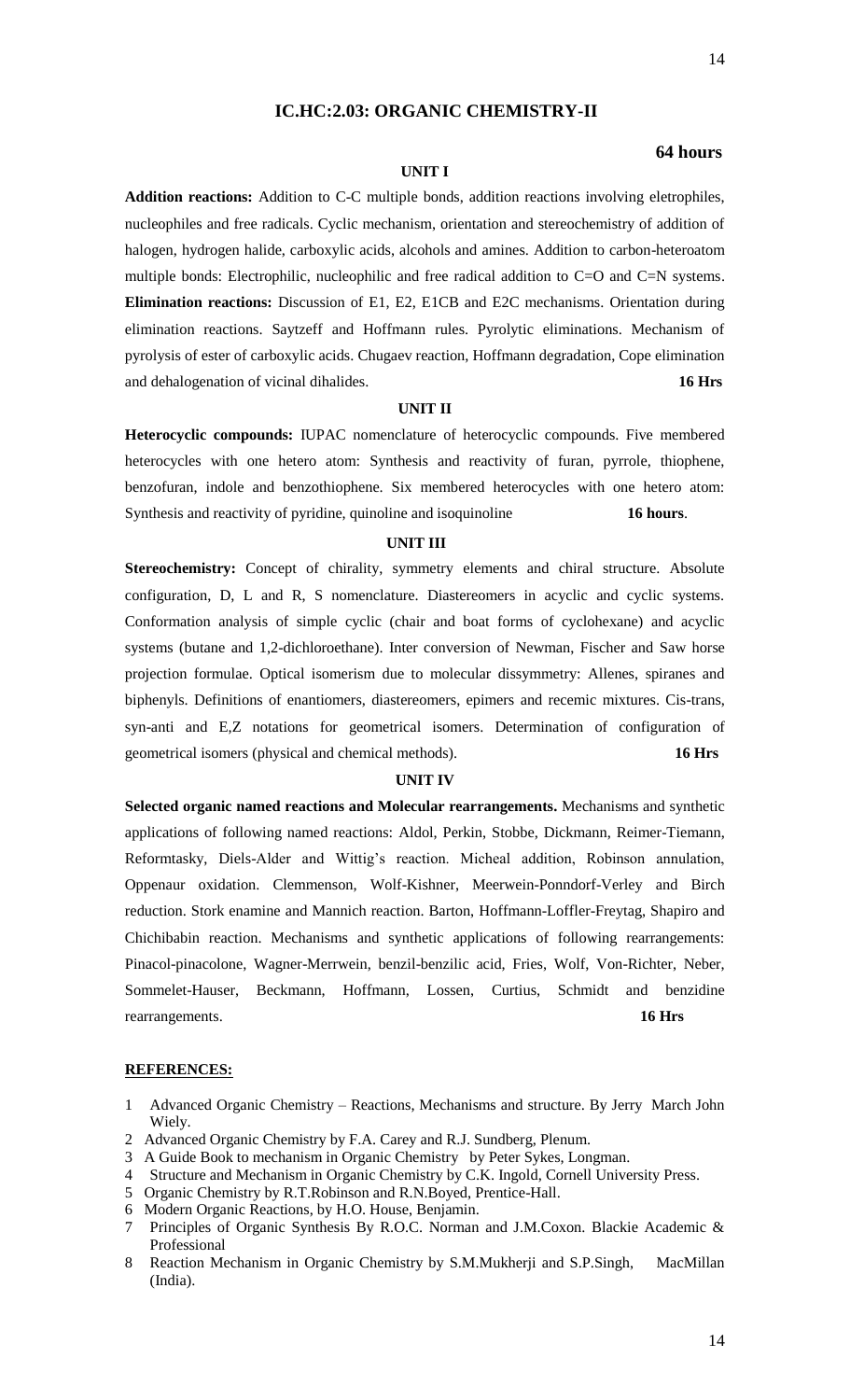- Stereochemistry of Organic Compounds. By D.Nasipuri, New Age International.
- Rodd's Chemistry of Carbon Compounds Ed. S.Coffey, Elsevier.
- Natural Products: Chemistry and Biological significance by J.Mann, R.S. Davidson, J.B.Hobbs, D.V. Banithrop and J.B.Horbone, Longmann, Essex.
- Organic Chemistry of Natural Products. By Gurdeep R. Chatwal., Himalaya Publishing House.
- Organic Chemistry Vol I & II by I.L. Finar, ELBS.
- Stereochemistry of Organic Compounds. By P.S. Kalsi, New Age International.
- Organic Chemistry of Natural Products. By Gurdeep R. Chatwal., Himalaya Publishing House.
- Heterocyclic Chemistry by J.A.Joule. K.Mills and G.F.Smith Chapman and Hall.
- Heterocyclic Chemistry; by Raj K Bansal, New Age International.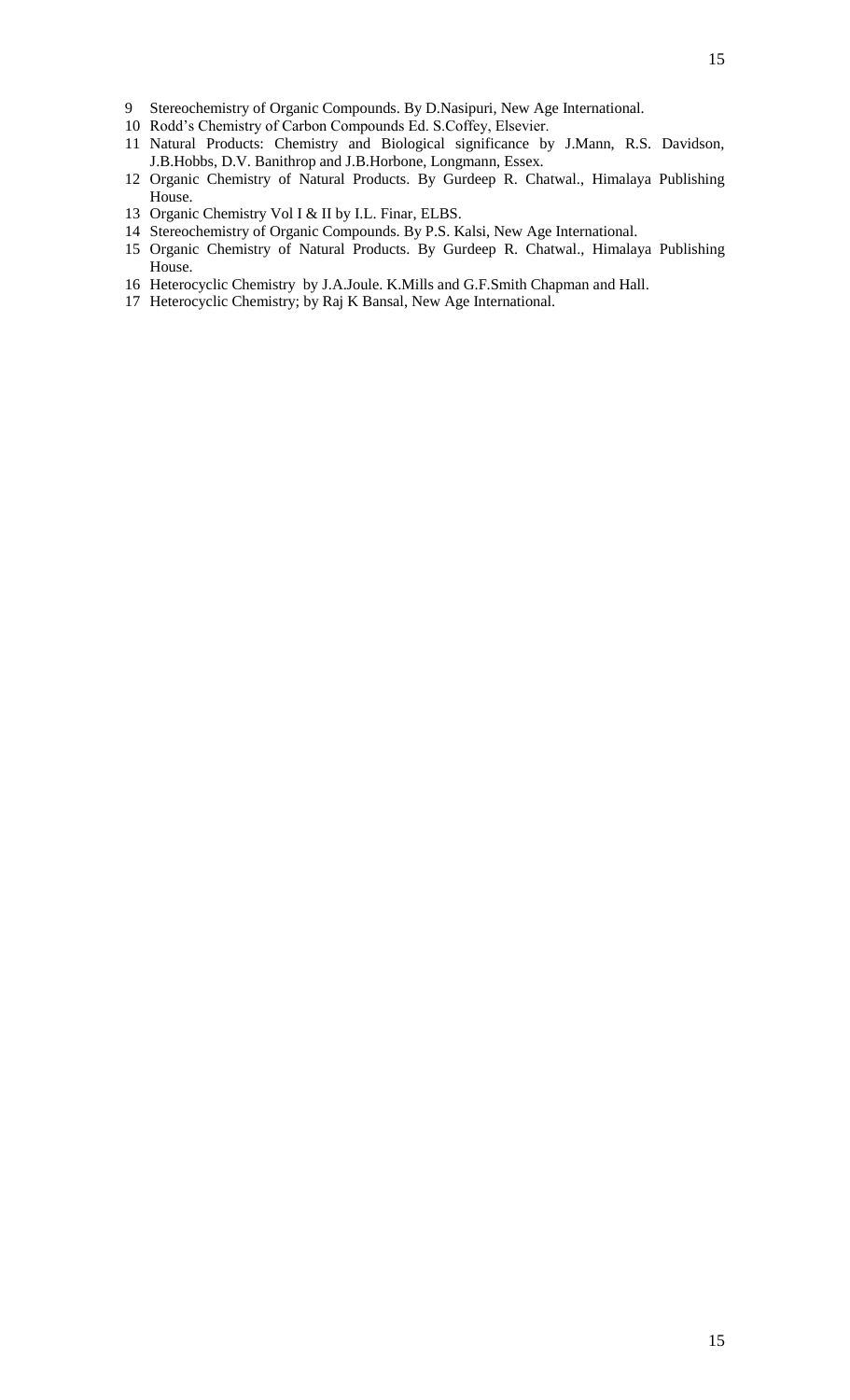# **IC HC: 2.04:- PHYSICAL CHEMISTRY - II**

### **UNIT-I**

**64 hrs**

**Quantum Chemistry:** Plank's Quantum theorie , Photoelectric and Compton effects, de-Broglie concept, uncertainty principle, postulates of quantum mechanics, operators: algebra of operators, properties, hermiltonian property of operators. Formulation of Schrödinger wave equation, significance and characteristics of wave function, eigenfunction and eigenvalues, probability distribution function, normalization and othogonality. Application of Schrödinger wave equation to one and three-dimensional boxes (quantization of energy), harmonic oscillator, rigid rotator and hydrogen atom (separation of R,  $\theta$ ,  $\Phi$  equation and their solutions). Quantum numbers and their characteristics. Hydrogen like wave functions, angular and radial wave functions orbital diagrams. The variation method and perturbation theory, application to the helium atom, antisymmetry and exclusion principle. Slater detrimental wave functions term symbols and spectroscopic states. **16 Hrs**

#### **UNIT-II**

**Molecular spectroscopy:** The electromagnetic spectrum, interaction of electromagnetic radiation with matter. Quantization of different forms of energy (transitional rotational vibrational and electronic) conditions of resonance and energy of absorption for various types of spectra, width and intensity of spectral lines (Doppler broadening and selection rules). The theoretical treatment of rotation, spin of diatomic molecules (rigid and non-rigid rotator models), linear poly-atomics, determination of bond length, isotope effects on rotation spectra, vibrational spectra of diatomic molecules, linear harmonic oscillator modes. The anharmonic of molecular vibrations, Morse potential and potential energy surfaces, fundamental vibration-frequencies, overtones and hot bands. Degree of freedom of polyatomic molecules, vibration, rotation spectra of diatomic and linear polyatomic molecules. PQR branches. **16 Hrs**

#### **UNIT-III**

**Chemical Equilibrium:** Spontaneous reactions, standard free energies change. The law of mass action, Reaction potential Homogeneous equilibrium, temperature dependence of the equilibrium constant. The van't Hoff equation, Standard Free energy change, heterogeneous equilibrium. Equilibrium constant for reactions involving real gases Le-Chatellier principal, Thermodynamic treatment of Le-Chatellier principle.

#### **16Hrs**

#### **UNIT-IV**

**Industrial Electrochemistry:** Fundamental concept**:** Electron transfer, Mass transfer, the interplay of electron transfer and mass transport control, adsorption, electro catalysis, Phase formation in electrode reactions, properties of electrolyte solution, and the assessment of cell voltage

**Electrochemical Engineering:** general consideration, costing on electrolytic process, electrolysis parameters, principles of cell design and the addition technology of electrolysis process and typical cell design. Cyclic voltammetry and its applications.

**Organic Electrosynthesis**: The hydrodimarisation of Acetonitril, other commercial electrosynthetic process, indirect Electrosynthesis, and the future Electrosynthesis. The extraction, refining and production of metal: Electrorefining, cementation, and electrodeposition of metal powders. **16 Hrs**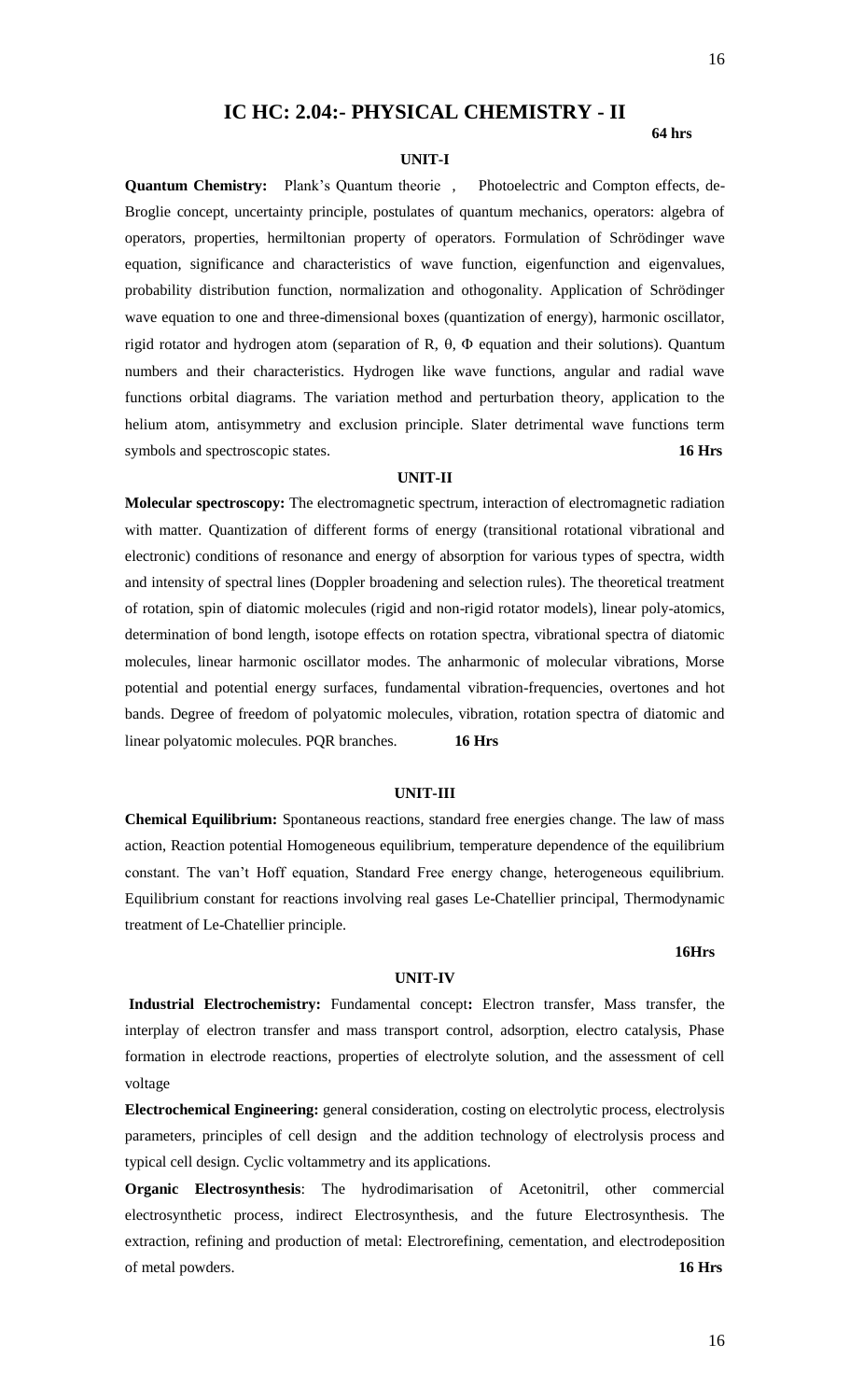- 1. Fundamentals of Physical Chemistry-Maron and Lando, Collier Mac Millian, 1974
- 2. Physical Chemistry-Atkins, ELBS, 1982
- *3. Physical Chemistry-Barrow, McGraw Hill, Int. St. Ed., 1979*
- 4. Physical Chemistry-Moore, Orient Longman, 1972
- 5. Physical Chemistry-Castellen, Narosa, New Delhi, III Ed
- 6. Physical Chemistry-Arthur W. Adamson, Academic Press
- 7. Physical Chemistry-Daniels and R.A. Alberty
- 8. Physical Chemistry-Vol. I and II, Gerasimov, MIR, Moscow
- 9. Chemical Thermodynamics-Klotz and Rosenberg, Benjamin Inc., 1972
- 10.Theoretical Chemistry-Glasstone, East West, 1973

#### **IC.HC. : 2.05 Inorganic Chemistry Practical**

Analysis of sodium nitrite, Analysis of hematite ore, Analysis of limestone ore, Analysis of pyrolusite ore, Estimation of copper by Iodommetry, Estimation of copper and iron, Analysis of nickel as Ni(DMG)2, Analysis of copper as copperthiocyanite, Analysis of barium, Determination of hardness of water.

#### **IC.HC. : 2.06 ORGANIC CHEMISTRY PRACTICAL**

**One step and two step synthesis of Organic Compounds**: Acetylation of Aniline (N-

Acetylation). P

- Bromoacetanilide from Acetanilide, Hydrolysis of p-Bromoacetanilide to p-Bromoaniline. pitroacetanilide
- from Acetanilide,Hydrolysis of p-nitroacetanilide to p-nitroaniline, Oxidation of Toluene (Side chain oxidation). Benzoic acid and Benzyl alcohol from Benzaldehyde (Cannizaro reaction). Aryloxyacetic acid from Phenol (Grignard reaction). Diazocoupling reaction. 2-Hydroxynaphthaldehye from 2-naphthol(Riemer-Teimann reaction).

#### **REFERENCES:**

- 1. Vogel's Text Book of Practical Organic Chemistry, by furniss, Hannaford, Smith and Tatchell, ELBS Longmann.
- 2. Advanced Practical Organic Chemistry by N.K. Vishnoi, Vikas Publishing House
- 3. Handbook of Practical Organic Chemistry by Clark
- 4. Practical Organic Chemistry by O.P.Agrawal

#### **IC.HC 2.07: PHYSICAL CHEMISTRY PRACTICALS:**

#### **KINETICS OF ESTER HYDROLYSIS**

calculation of activation energyRelative strength of acids

Potentiometric titration **:** Estimate the amount of ferrous ammonium sulphate present in the solution

Conductometric Titration : Determination of strength and amount of Hydrochloric acid in the given soluion. Determination of strength and amount of Acetic acid in the given soluion.

**Electrogravimetry :** Estimate the amount of copper deposited on electrode. Effect of solvent on dissociation constant of an acid.

- 1. Vogel's Text Book of Quantitative Chemical Analysis G.H.Jeffery, J.Bassett, J.Mendhan and R.C. Denny, ELBS, Longman 5<sup>th</sup> edition 1989.
- 2. practical Physical Chemistry. A.M. James and F.E.Prichard, Longman.
- 3. Findley's Physical Chemistry. B.P. Levitt, Longman.
- 4. Experimental Physical chemistry. R.C.Das and Behera, Tata McGraw Hill.
- 5. Practical Physcial Chemistry. J. b. Yadav.
- 6. Experiments in Physical chemistry J.C. Ghosh, Bharathi Bhavan Publishers.
- 7. Experimental Physical chemistry. J.W. Williams and Farrinton Daniels.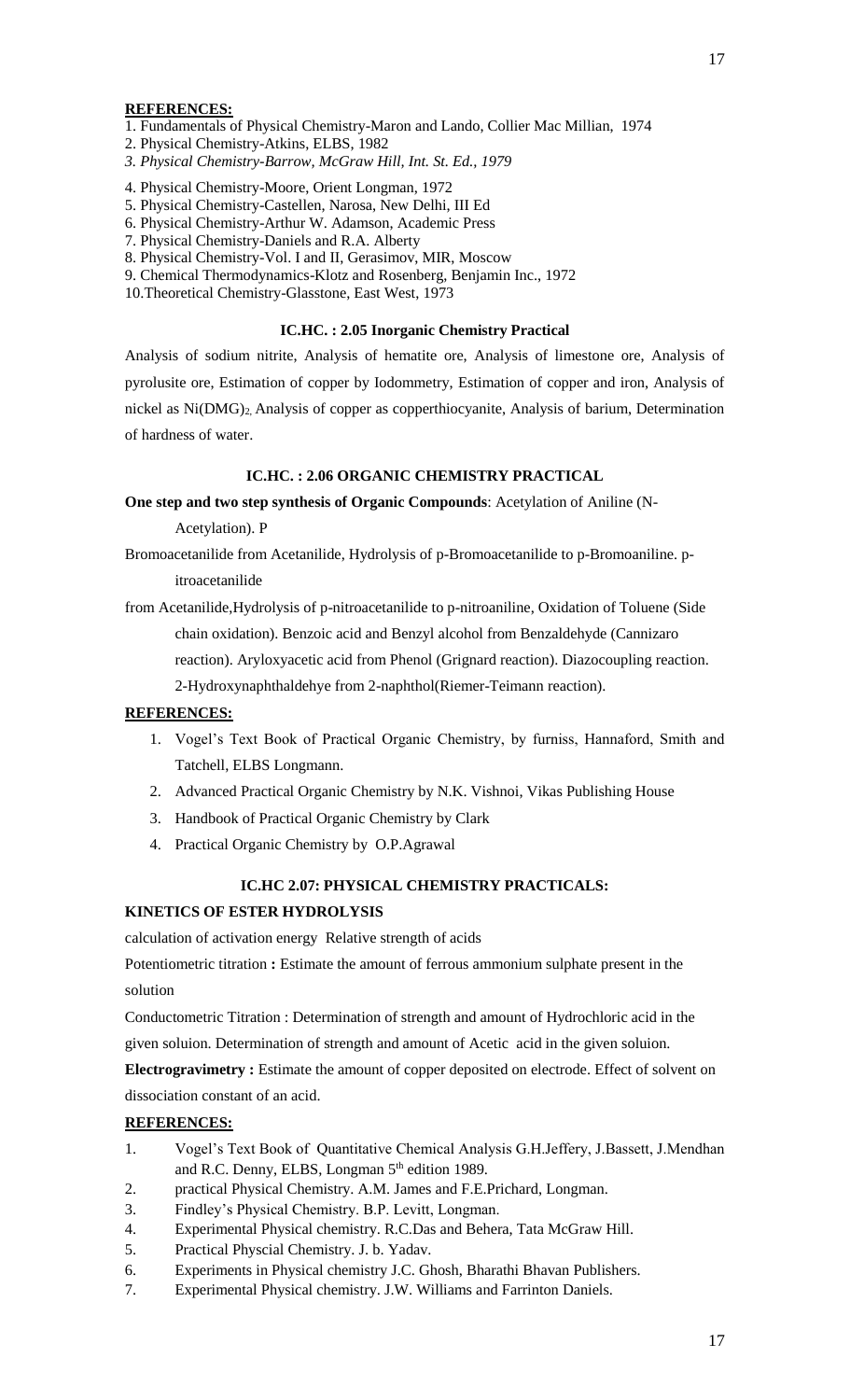# **Syllabus for M.Sc. III semester IC HC: 3.01: Chemical process principles**

# **Unit 1**

**Units and dimensions**: Conversion to SI units, dimensional analysis for unit constants, stiochiometric and composition relationships, chemical equation, material balance. material balance (without and with chemical reaction) **16 Hrs**

#### **Unit II**

Techniques of material balance-direct approach-algebraic equations using tie elements, case studies in unit operation and unit process with bypass and recycle. Applications of the principles of unit operations in metallurgical and chemical industry. **16 Hrs**

### **Unit III**

**Fuels and combustions-** classification and analysis of fuels, analysis of coal, energetic of fuels, heating value, calculations with combustion processes. **Steam properties**: Steam table, calculation involving the utilization of steam. Boilers- classification mountings and accessories, efficiency. **16 Hrs**

#### **Unit IV**

**Energy balance**: Law of conservation of energy. Thermo chemistry. Heat capacity. Sensible heat, latent heat enthalpy. Calculations involving physical and chemical changes. Thermo chemistry mixing and separation, operations and chemical processes. **16hrs.**

- 1. Transport Processes and Unit Operations (4<sup>th</sup> edition) Prentice Hall of India 1997 C.J.Geankoplis.
- 2. Stochiometry (2<sup>nd</sup> edition) Tata Mc Graw Hill, Bhatt and Vora, 1970.
- 3. Chemical Engineering (2<sup>nd</sup> revised edition), ELBS Coulson and Richardson.
- 4. Unit Operations in Chemical Engineering (2<sup>nd</sup> edition) Mc Graw Hill, Mc Cabe and Smith, 1967.
- 5. Introduction to Chemical Engineering. Badger and Banchero, Mc Graw Hill, 1999.
- 6. Unit Operations in Chemical Engineering, (1<sup>st</sup> edition) Pearson Practice Series, G.C.Sekhar, 2005.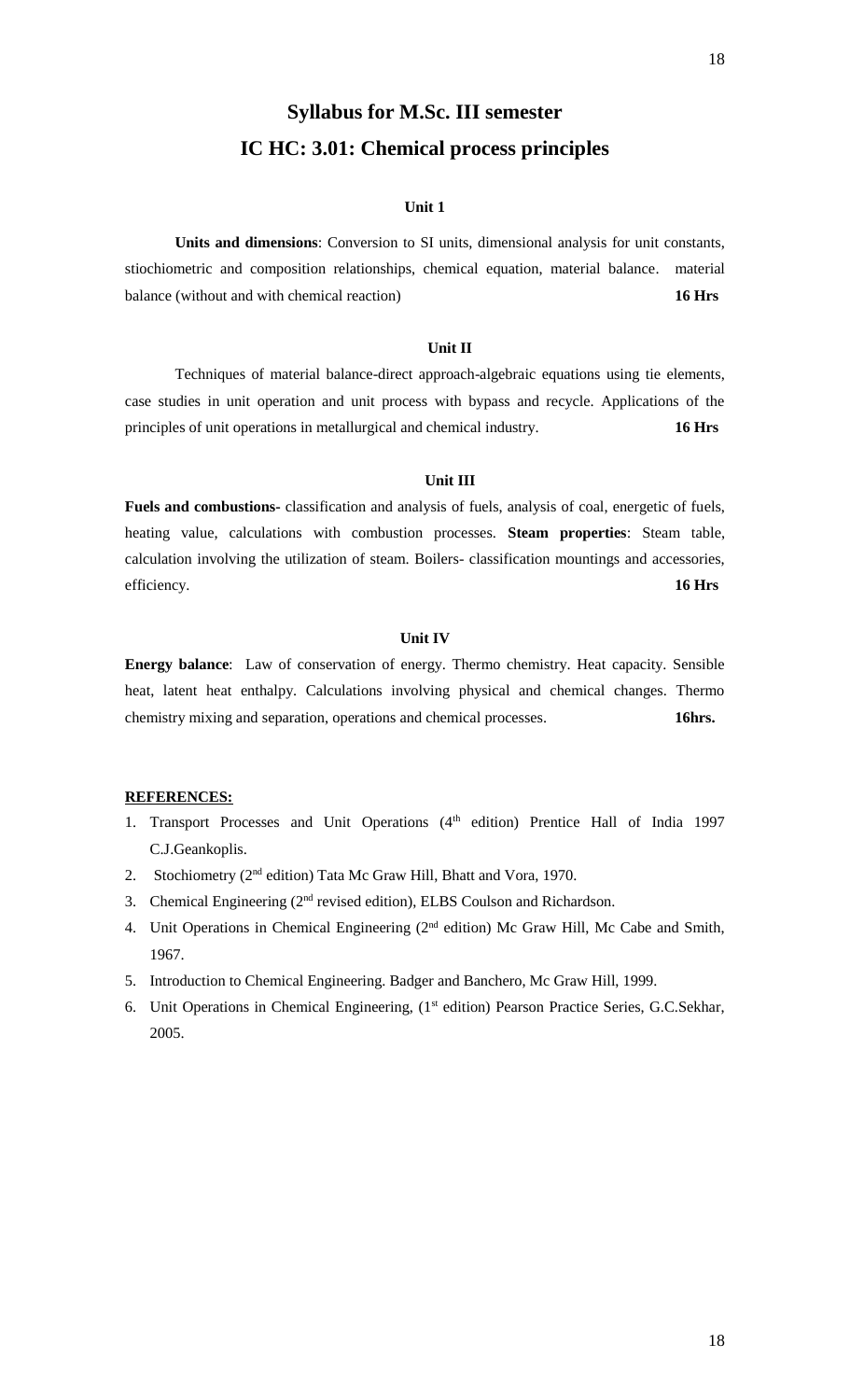# **IC.HC: 3.02: Advanced Organic and Medicinal chemistry**

### **64Hrs**

# **UNIT I**

**Use of the following reagents in organic synthesis:** Complex metal hydrides, Gilman reagent (lithium dimethylcuprate), lithium diisopropyl amide (LDA), dicyclohexylcarbodiimide, 1,3 dithiane, trimethylsilyl iodide, tri-n-butyl-tin-hydride, Woodward and provost hydroxylation. Osmium tetraoxide, DDQ, selenium dioxide, phase transfer catalysis-Peterson synthesis, Wilkinson's catalyst and Baker's Yeast. **16 Hrs**

# **UNIT II**

**Photochemistry**: Bonding and antibonding orbitals, singlet and triplet states, relative energies of exited state, Jablonski diagram. Photoreduction of ketones, photooxidation, photoisomerization, photosensitization, photolysis- Norrish type-] and type-II reactions. Di-pi-methane rearrangement, Paterno-Buchi reaction. **Pericyclic reactions:** Classification of pericyclic reactions, FMO and PMO approach to the following reactions. Electrocyclic reactions: Conrotary and disrotatory of 4n, 4n+2 and allylic systems. Cycloaddition reactions: Antarafacial and suprafacial addition. Sigmatropic rearrangement: Antarafacial and suprafacial shifts involving C and H. Cope Claisen rearrangement. Woodward and Hofmann selection rules for pericyclic reactions. **16 Hrs**

#### **UNIT III**

**General aspects of drug action**: Introduction, classification, nomenclature, theory of drug action and factors affecting drug action. Metabolism of drugs, structural features and pharmacological activity. Structure, chemistry, uses and adverse effects of the following classes of drugsa. Analgesic antipyretics (non-narcotic NSAIDS): Aspirin, Ibuprofen and diclofenac. Opioid analgesic (narcotic analgesics): Morphine and Methadone. Sedative and hypnotics: Barbiturates (phenobarbitone) and Benzodiazepines (diazepam). Chemotherapeutic agents: Antibacterial, antifungal, Antiviral and Anticancer agents. Anticoagulants: Oral anticoagulants- Warfarin and Dicumarol. **16 Hrs**

#### **UNIT IV**

Synthesis of some typical drugs: Sulpha drugs: Sulphanilamide, sulphapyridine and sulphathiazole . Antimalarials: Chloroquine and primaquine. Analgesics: Pethidine, paracetamol and indomethacin, Aspirin, Ibuprofen and diclofenac Sedative and hypnotics: Phenobarbitone and diazepam. Antihistamine: Diphenhydramine Antibiotics: Penicillin G. **16 Hrs**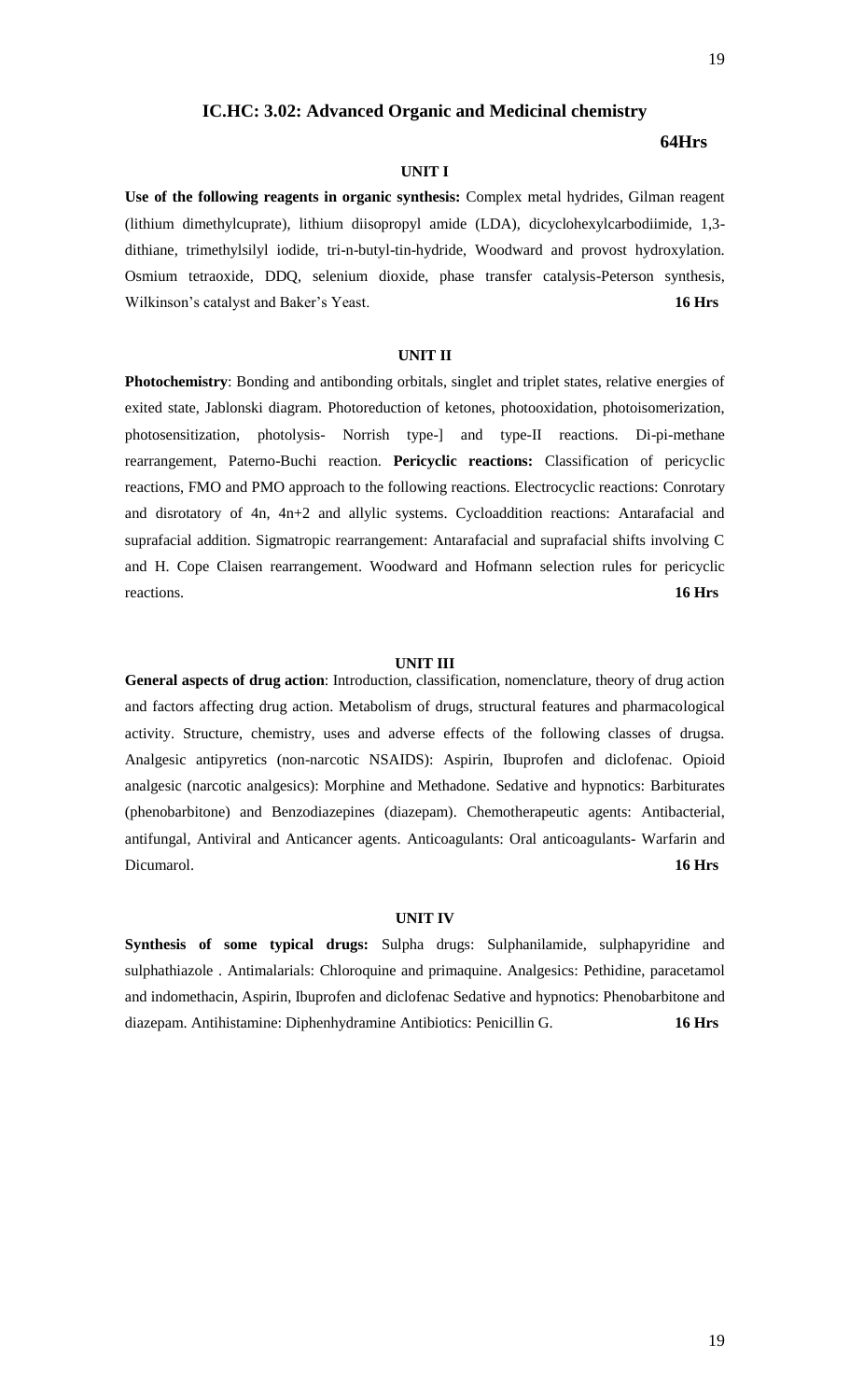# **References:**

- 1. Advanced organic chemistry, Reactions , Mechanisms and structure, by Jerry March, John Wiely publications.
- 2. A guide Book to mechanism in organic chemistry by Peter Sykes, Longman.
- 3. Principles of organic synthesisby R.O.C.Norman and J.M. Coxon, Blackie Academic and professional.
- 4. Organic chemistry of natural products by Gurdeep R Chatwal Himalaya Publishing House.
- 5. Organic Chemistry by P.Y. Briuce, Prentice Hall international.
- 6. Medicinal Chemistry by Ashutosh Kar, New Age International Publishers.
- 7. Pharmaceutical Chemistry by T. Higuchi and E.B. Hanssen, John Wiley and sons.
- 8. Pharmaceutical Chemistry by Chatwal, Himalayan Publishing House.
- 9. Organic chemistry Vol. I and II by I.L. Finar, ELBS.
- 10. Heterocyclic Chemistry by J.A.Joule and K. Mills and G.F. Smith, Chapman and Hall.
- 11. Vogel's Text book of Practical Organic Chemistry by ELBS Longmann.
- 12. Advanced practical organic chemistry by N.K. Vishnoi, Vikas publishing House.
- 13. Practical organic chemistry by O.P Aggarwal.
- 14. Comprehensive practical organic chemistry by V.K. Ahlwalia, Renu Aggarwal.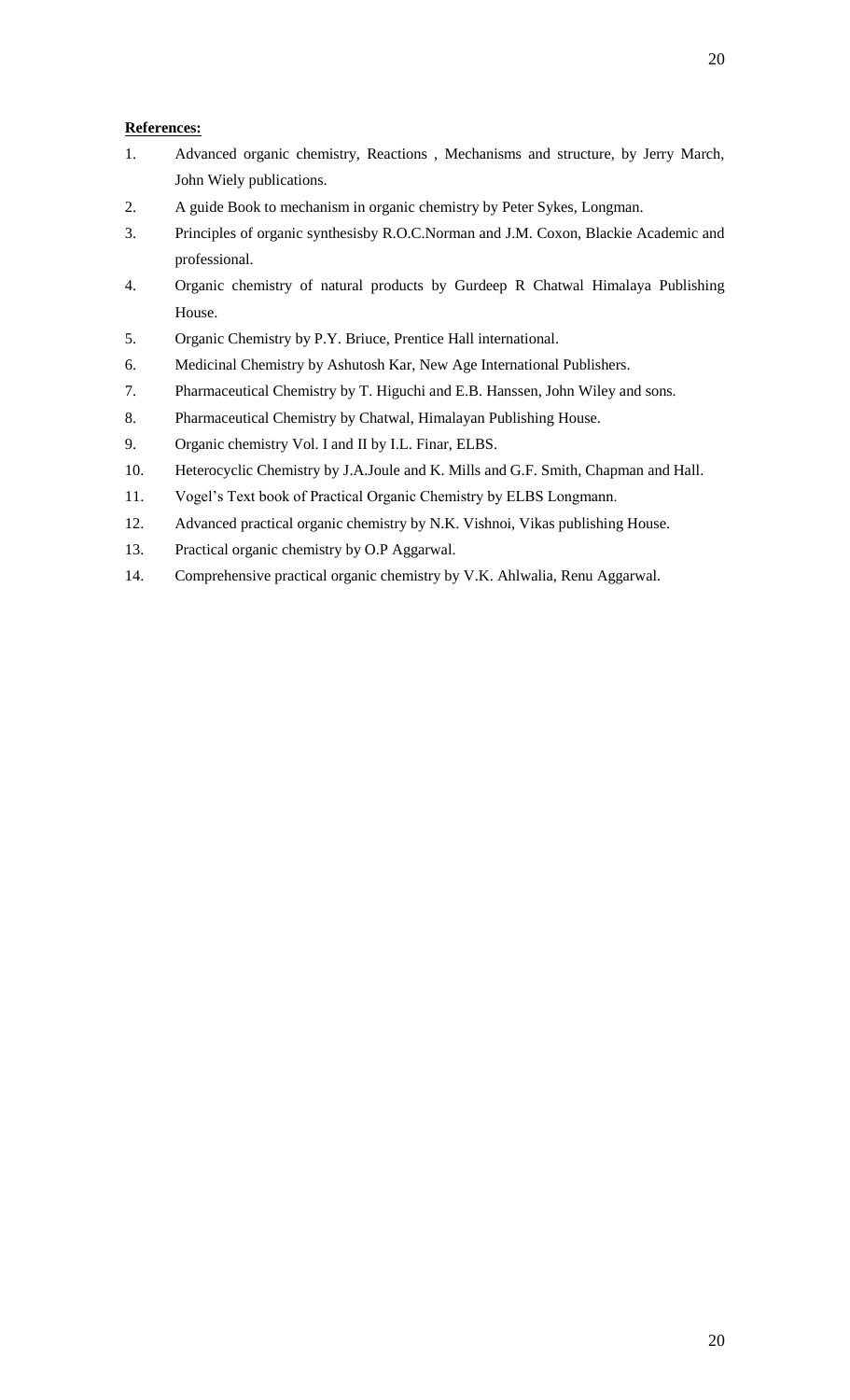#### **IC SC: 3.03: Polymer Chemistry and Technology**

## **64 Hrs**

#### **UNIT-I**

**Importance of polymers. Basic Concepts**: Monomers, repeat units, degree of polymerization. Linear, branched and network polymers. Classification of polymers. Polymerization: Condensation, addition, radical chain-ionic and co-ordination and co-polymerization. Polymerization conditions and polymer reactions. Polymerization in homogenous and heterogeneous systems, Polymerization Techniques. **Polydispersion-average molecular weight concept :** Number, weight and viscosity average molecular weights. Polydispersity and molecular weight distribution. The practical significance molecular weight. Measurement of molecular weights. End-group, viscosity, light scattering, osmotic and ultracentrifugation methods. Analysis and testing of polymers-chemical analysis of polymers, spectroscopic methods, X-ray diffraction study. Microscopy. Thermal analysis and physical testing-tensile strength. Fatigue, impact. Tear resistance. Hardness and abrasion resistance. **16Hrs**

#### **UNIT-II**

**Morphology and order in crystalline polymers** - configurations of polymer chains. Crystal structures of polymers. Morphology of crystalline polymers, strain-induced morphology, crystallization and melting. Polymer structure and physical properties-crystalline melting poit Tm-melting points of homogenous series, effect of chain flexibility and other steric factors, entropy and heat of fusion. The glass transition temperature, Tg-Relationship between Tm and Tg, effects of molecular weight, diluents, chemical structure, chain topology, branching and cross linking. Property requirements and polymer utilization. **16Hrs**

#### **UNIT-III**

**Testing of Polymers:** Need for testing-specifications and standards, mechanical-short term (tensile, fluxural, impact, tear resistance, abrasion resistance etc.,) long term ( creep and fitigue). Electrical-conductivity, volume resistivity, surface, breakdown voltage, dielectric constant, loss factor, thermal coefficient of thermal expnasion, heat distortion temperature, vicat softening point, low temperature, properties, thermal conductivity. **Solution properties of polymers**: Polymer dissolution, criteria, thermodynamics, Floury-Huggins theory, nature of polymer molecules in solution, their size and shape, theta solvent, theta temperature, thermodynamics of mixing, solution viscosities. **16 Hrs**

#### **UNIT-IV**

**Polymer processing:** Plastics, electomers and fibres, compounding. Processing techniques; calendaring, die casting, rotational casting, film casting, injection molding, blow molding extrusion molding, thermoforming, foaming reinforcing and fiber spinning.

**Properties of commercial polymers:** Polyethylene, polyvinyl chloride, polyamides, polyester, phenolic resins, epoxy resins and silicon polymers. Functional polymers- fire retarding polymers and electrically conduction polymers, Biomedical polymers: contact lens, dental polymers, artificial heart, kidney skin and blood cells **16 Hrs**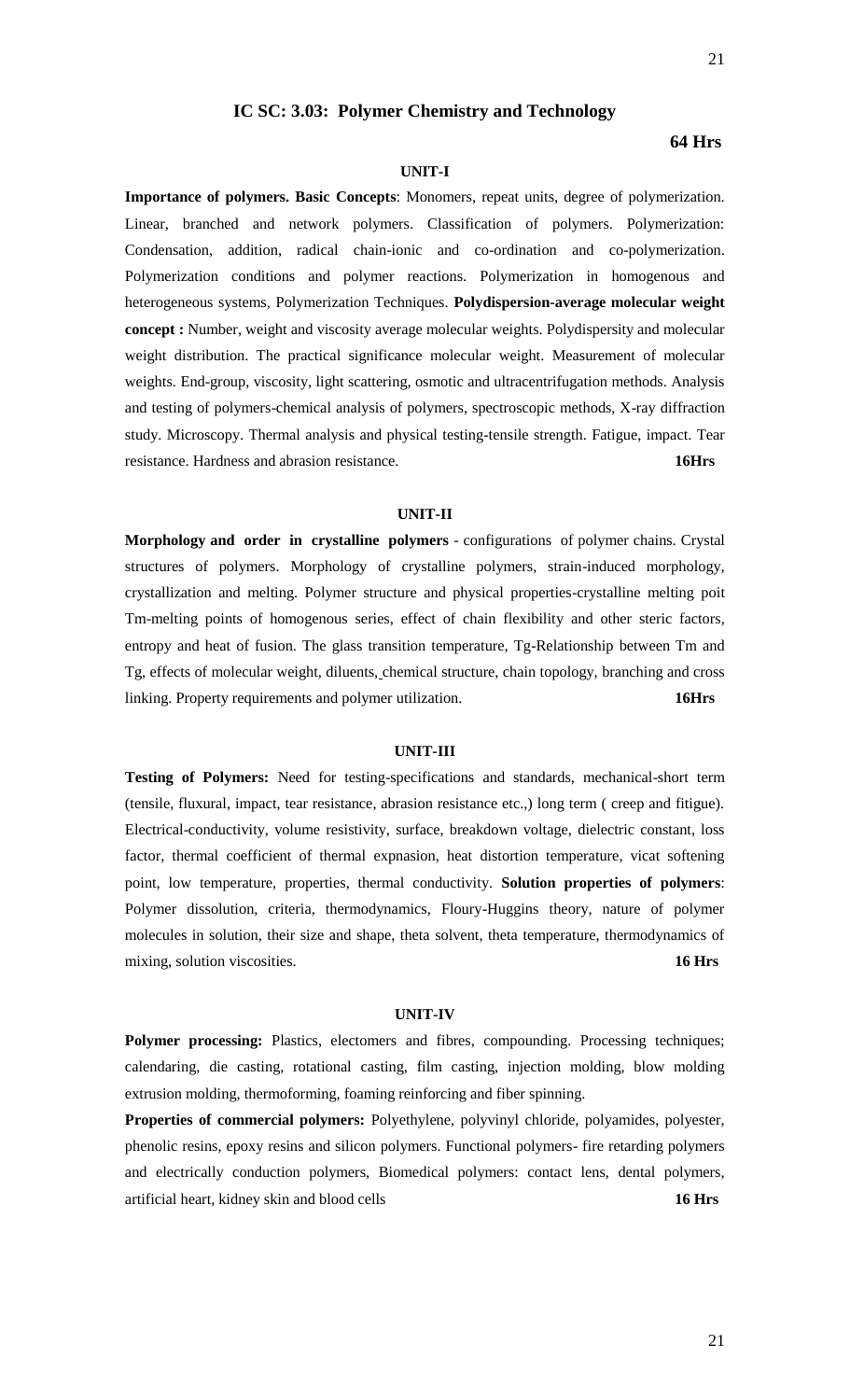- 1. Text book of Polymer Science (3<sup>rd</sup> edition) F.W.Billmayer, A Wiley-Interscience, 1984
- 2. Contemporary Polymer Chemistry (2nd edition), H.R.Allcock and F.W.Lampe, Prentice Hall, Englewood Cliff's, NewJersy 1981
- 3. Polymer Science, V.R.Gowswamy424784ariker, N.V.Viswanathan and Jayadev Sreedhar, New Age International (P) Limited, August 1996.
- 4. Introductory Polymer Chemistry, G.S.Misra, Wiley Eastern Limited, 1993
- 5. Polymer Science and Technology of Plastics and Rubbers, Premamoy Ghosh, Tata McGraw Hill, 1990
- 6. Polymer characterisation, Physical Techniques, D.Campbell and J.R. White, Chaopman and Hall, 1989.
- 7. Principles of Polymer Science Systems, F.Rodriguez, McGraw Hill Book co., 1970.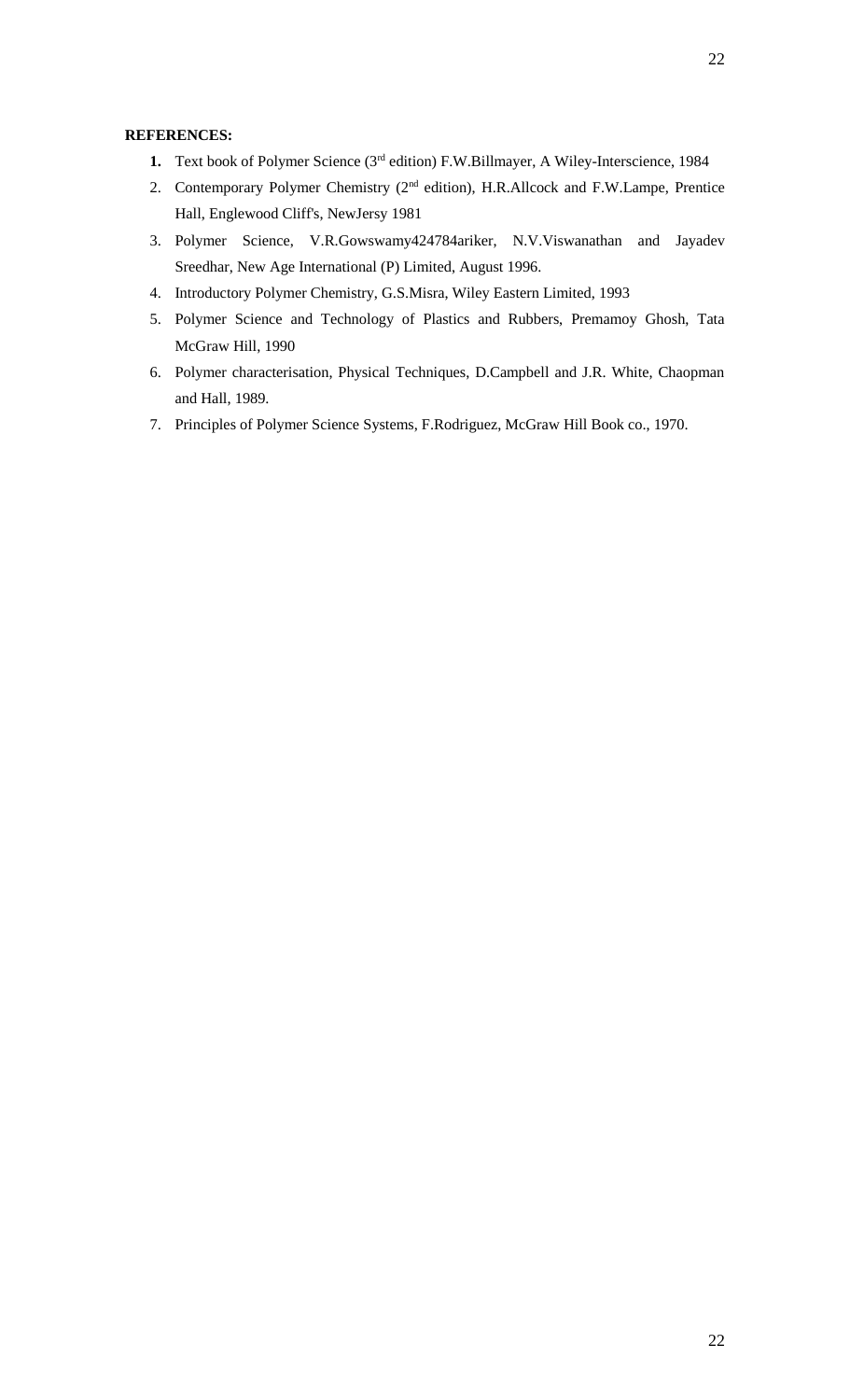# **IC SC: 3.04: Pollution Monitoring and Control**

# **64 hrs**

# **UNIT-I**

**Regulatory aspects :** Industrial emission, liquids and gases, pollution caused by various chemical industries and its overall effect on quality of human life and environment. Environmental legislation, water (prevention and control of pollution) Act 1974. its implication, applications and effectiveness in industrial pollution control, water quality management in India, Indian standards, IS  $-$  2490, IS  $-$  33660, IS  $-$  2296, MINAS for sugar industries, distilleries, synthetic fiber industries, oil refineries, pesticides industry and mercury from chloralkali industry, Air(Preventation and control of pollution ) Act 1981, good analytical practices for proper assessment of pollutions, Management of regulatory requirements. **16 hrs**

#### **UNIT-II**

**Pollution and its measurement**: Nature of industries effluents, gaseous and liquid effluents, methods of gas analysis, analysis of CO, CO2, SO2, NO2, S,Cl2, in the gaseous effluents, particulate matter, particle size analysis AAS applications, processing of water, the free acids and bases dissolved organic and inorganic compounds like alkali and alkaline salts, SO4, PO4, NO2 No, determination of iron and calcium, suspended solids, total cations and anion, estimation of industrial metals, recovery techniques, Organic trace chemicals in waste water, volatile carcinogenic matter in waste waster, recovery and recycling techniques, biological methods of waste water treatment. **16 hrs 16 hrs 16 hrs** 

#### **UNIT-III**

#### **Waste water Treatment.**

**1. Physical Methods**. : Reverse Osmosis, electro dialysis, membrane filtrare,

**2. Chemical methods :** i) Carbonates ii) Hydroxides iii) Sulphides

**3. Biological methods :** iodegradable materials and removal of pollutants by microorganisms, methods of waste treatment, analytical studies, food for microorganism in waste water, BOD and its measurement, activated sludge process. **16 hrs**

#### **UNIT-IV**

#### **Instrumental Techniques in Environmental Analysis.**

Introduction, X – ray fluorescence, Electrochemical methods, Chromatographic techniques – Gas Chromatography, HPLC, Absorption spectroscopy, Monitoring techniques and methodology.

**16Hrs**

#### **Reference:**

- 1. A.C. Stern Air pollution, Engineering control Vol. (IV) A.P.
- 2. P.N. Cheremisioff and R A Yound: air pollution control and design hand book Vol-I & II Dekker.
- 3. Liptak: Air pollution S P Mahajan: Pollution control in process industries (MH).
- 4. S.P. Mahajan: Pollution control in process Industries (MH).
- 5. Wark & Warnor : Air Pollution Origin & Control
- 6. A.K. De: Environment pollution analysis
- 7. S.M. Khopkar; Environment pollution analysis
- 8. K.S. Ramlho: Introduction to waste water treatment process (A.P)
- 9. M.J. Hammar : Water and waste water Technology (J.W)
- 10. R. Horne: Environmental Chemistry, Wiley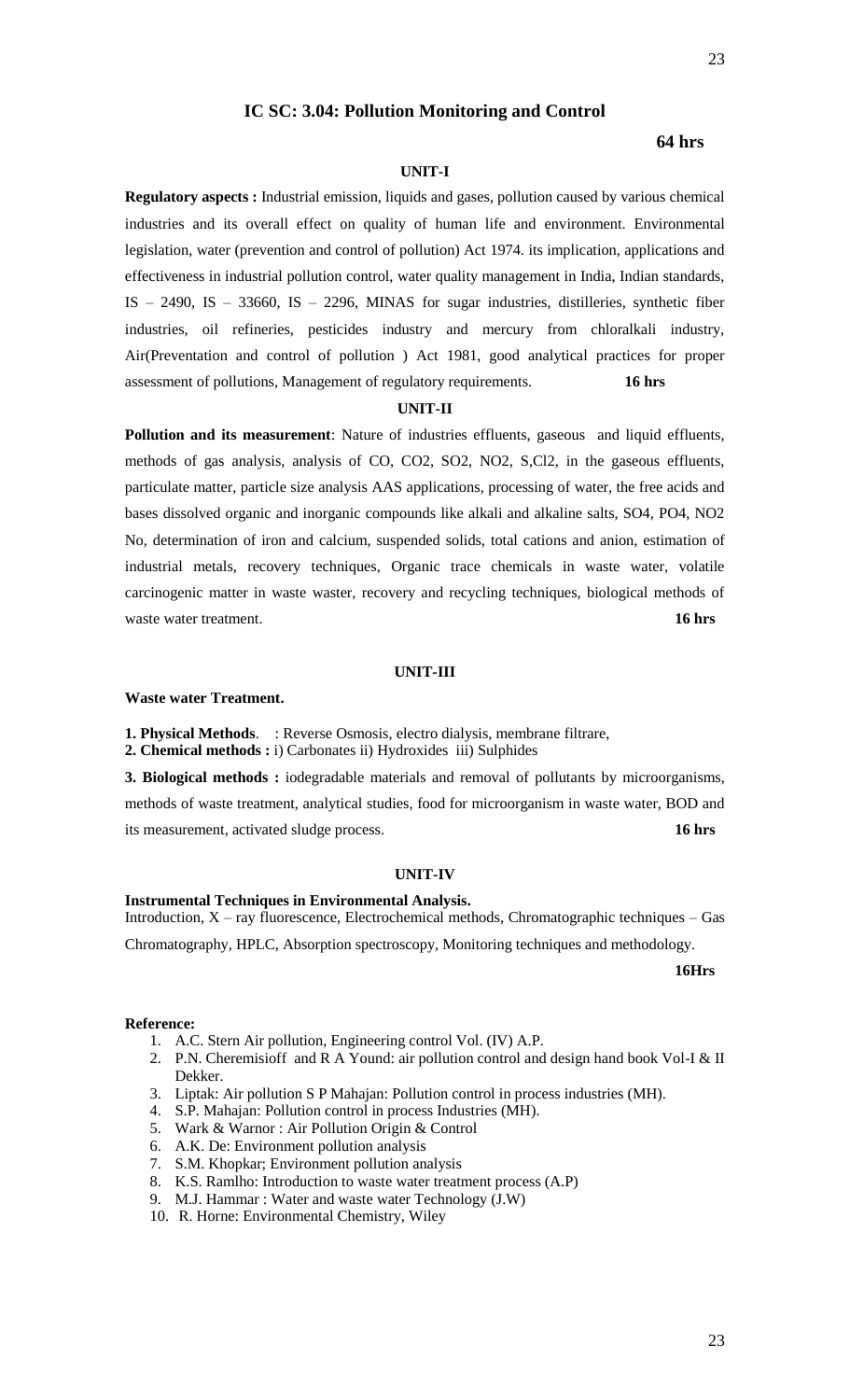# **Practical for III semester**

#### **1.05: Preparation, separation and Estimation**

Preparation of mercuric(II)tetrathiocyanatocobaltate complex. Preparation of Sulphatobisthiourea zinc. Preparation of Tristhioureacopper(I) sulphate. Preparation of Potassium trisoxalatochromate(III) complex. Preparation of Potassiumbisoxalatocuprate(II) dihydrate complex and estimation of copper and oxalate ion. Preparation of Hexamminecobalt (III) chloride. Preparation of Chloropentamminecobalt(III) chloride. Preparation of hexamminenickel(II) chloride.

#### **REFERENCES:**

- 1. Quantitative Chemical Analysis I. M. Kolthoff, E.B. Sandell E.J.Meehan and S.Bruckenstein, McMillan Company 1968.
- 2. Vogel's Text Book of Quantitative Chemical Analysis G.H.Jeffery, J.Bassett, J.Mendhan and R.C. Denny, ELBS, Longman 5<sup>th</sup> edition 1989.
- 3. Advanced Practical Inorganic Chemistry Gurdeep Raj, Goel Publishing House,  $10^{th}$ edition 1994.
- 4. A Text Book of Quantitative Chemical Analysis A.I.Vogel, ELBS Longman 3<sup>rd</sup> edition, 1961.
- 5. Quantitative Analysis R.A.Day and A.L.underwood, Prentice Hall of India 1993.
- 6. Commercial method of analysis Snell and Biffen.

# **3.06 Technical Analysis I:**

Estimation of phenol, Estimation of aniline, Estimation of glucose, Estimation of citric acid, Determination of carbonyl group, Estimation of amide, Estimation of ascorbic acid, Determination of saponification value, Determination of iodine value, Estimation of carboxylic acid by iodometric method, Determination of cholesterol by colorimetric method, Determination of protein by colorimetric method,Determination of amino acid by colorimetric method, Determination of unsaturation by bromination method.

## **REFERENCES:**

- 1. Vogel's Text Book of Practical Organic Chemistry, by furniss, Hannaford, Smith and Tatchell, ELBS Longmann.
- 2. Advanced Practical Organic Chemistry by N.K. Vishnoi, Vikas Publishing House
- 3. Handbook of Practical Organic Chemistry by Clark
- 4. Practical Organic Chemistry by O.P.Agrawal
- 5. Comprehensive Practical Organic Chemistry by V.K. Ahluwalia, Renu Aggarwal Universities Press Pvt. Ltd. (2000)

#### **3.07 Technical Analysis II**

Estimation of iodine in iodized common salt using iodometry. Determination of partition coefficient of acetic acid in water and butanol.An experiment to determine the energy of activation. Kinetics of the iodide hydrogen peroxide clock reaction. Kinetics of corrosion of mildsteel and accelerated corrosion resistance tests. Determination of the amount of calcium in milkpowder by EDTA Complexotry.Determination of Fe in mustardseed by colorimetry and Phosphate in peas. Estimation of Phosphoric acid in cola drinks by molybdenum blue method. Determination of copper and Nickel in mixture by Electrogravimetry. Identification of metalions in a mixture polarographically. Investigation redox potential of potassium erricyanide by Cyclic Voltametry.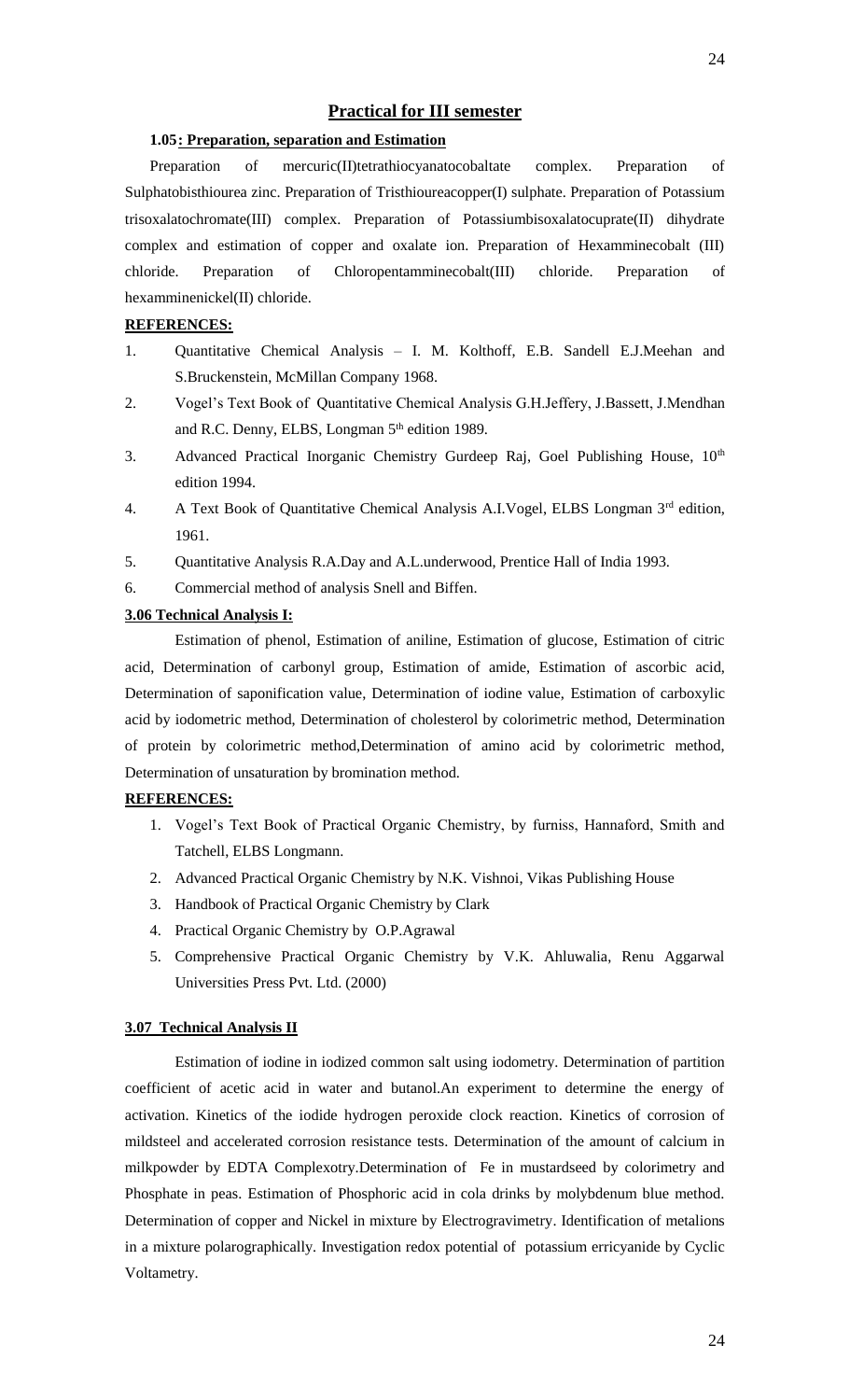- 1. Vogel's Text Book of Quantitative Chemical Analysis G.H.Jeffery, J.Bassett, J.Mendhan and R.C. Denny, ELBS, Longman 5<sup>th</sup> edition 1989.
- 2. practical Physical Chemistry. A.M. James and F.E.Prichard, Longman.
- 3. Findley's Physical Chemistry. B.P. Levitt, Longman.
- 4. Experimental Physical chemistry. R.C.Das and Behera, Tata McGraw Hill.
- 5. Practical Physcial Chemistry. J. b. Yadav.
- 6. Experiments in Physical chemistry J.C. Ghosh, Bharathi Bhavan Publishers.
- 7. Experimental Physical chemistry. J.W. Williams and Farrinton Daniels.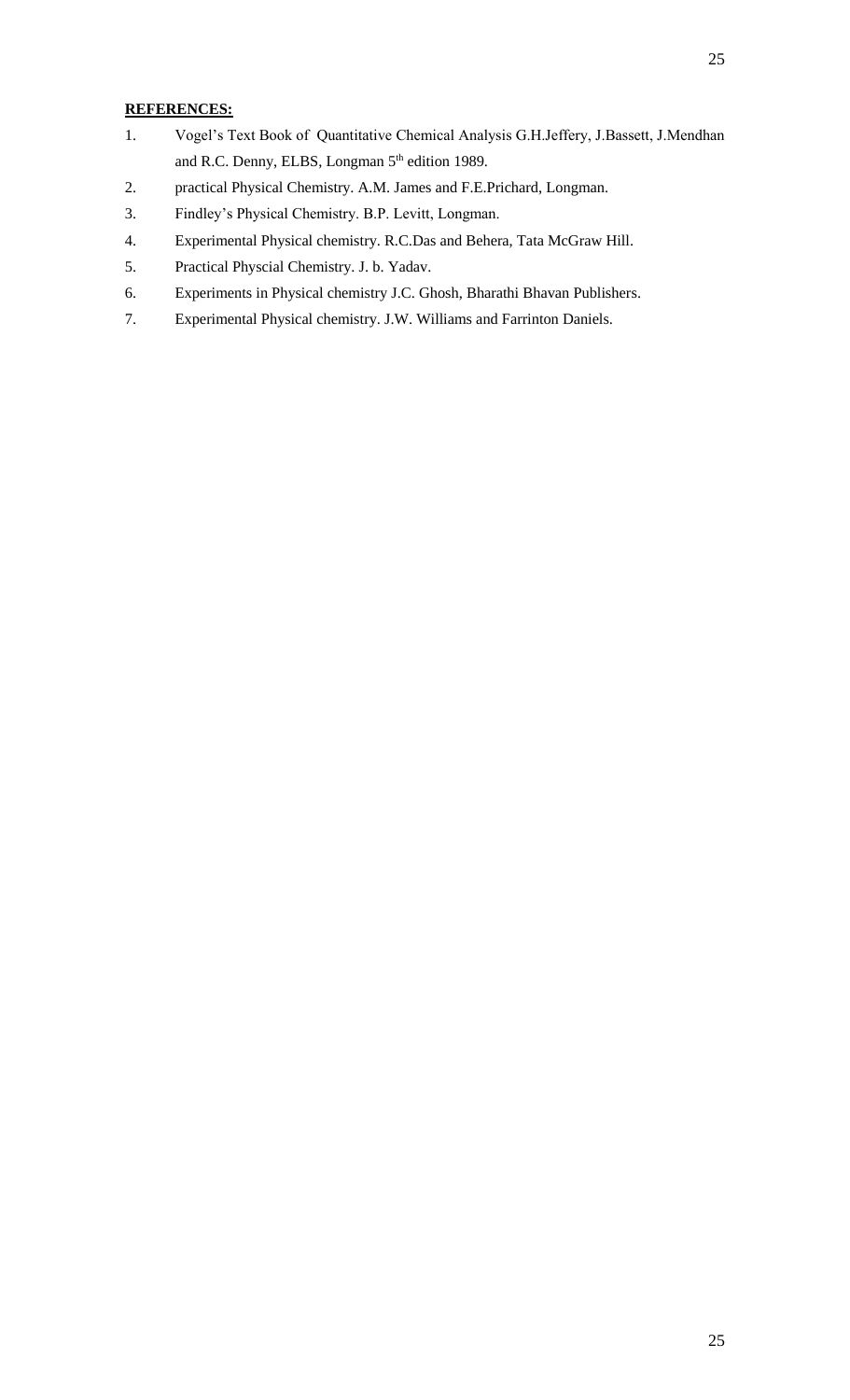# Syllabus for M.Sc. IV semester

# **IC HC: 4.01:- UNIT OPERATIONS 64 hrs**

### **Unit I**

**Momentum transfer operations**: fluid dynamics, viscosity of fluids and Newton's law. Shell balance technique for velocity, distribution in Laminar flow in pipes and falling flow, Bernoulli's equation. Equation for pressure drop in laminar and turbulent flow through packed beds and fluidized equipment beds. Pipes and fittings, equivalent lengths of pipes, measurement of flow of fluids, pumps and gas moving equipments. Mixing and agitation operations. Dry blending, ,mixing of immiscible fluids and suspension of solids in liquids. **16hrs**

#### **Unit II**

**Heat Transfer**: Mechanism of steady state heat transfer, conduction through solids and cylinder. Conduction through solids series. Convection, forced and natural convection, mechanism of boiling and condensation, Radiation heat transfer and its application. Unsteady heat transfer and simple cases with negligible internal resistance in cooling and heating. Equations of energy exchange in heat transfer equipment like heat exchangers, condensers. Double pipe and shell and type exchanges. Jacketed vessels and coils. **16 Hrs**

## **Unit III**

**Mass Transfer Principle**: molecular diffusion in gases, liquids and solids. Fick's Law and diffusion coefficient of pure components and mixtures. Mass transfer across heterogeneous gasliquid system. Mass transfer coefficient and overall mass transfer coefficient. Principles of mass transfer in chemical reaction. **16 Hrs**

#### **Unit IV**

#### **Basic principles and Industrial Applications of the following Unit operations**

Evaporation, Drying, Absorption processes, Distillation, Crystallization, Mechanical and physical separation processes**:** filtration, settling sedimentation, centrifugal separation. **16 Hrs**

- 1. Transport processes and Separation process principles. C. J. Geankoplis, IV edition Prentice Hall of India 2005.
- 2. Chemical engineering,  $2<sup>nd</sup>$  edition. ELBS, Coulsion and Richardson.
- 3. Unit Operation in Chemical Engineering, 2nd edition, McCabe and Smith, McGraw Hill 1967.
- 4. Unit Operations -II (Heat and Mass Trandfer), 9<sup>th</sup> edition, Gavhane, Nirali Prakashan 1999.
- 5. Unit Operations of Chemical Engineering Vol. I & II, Chattopadhyaya, Khann, Delhi 1998.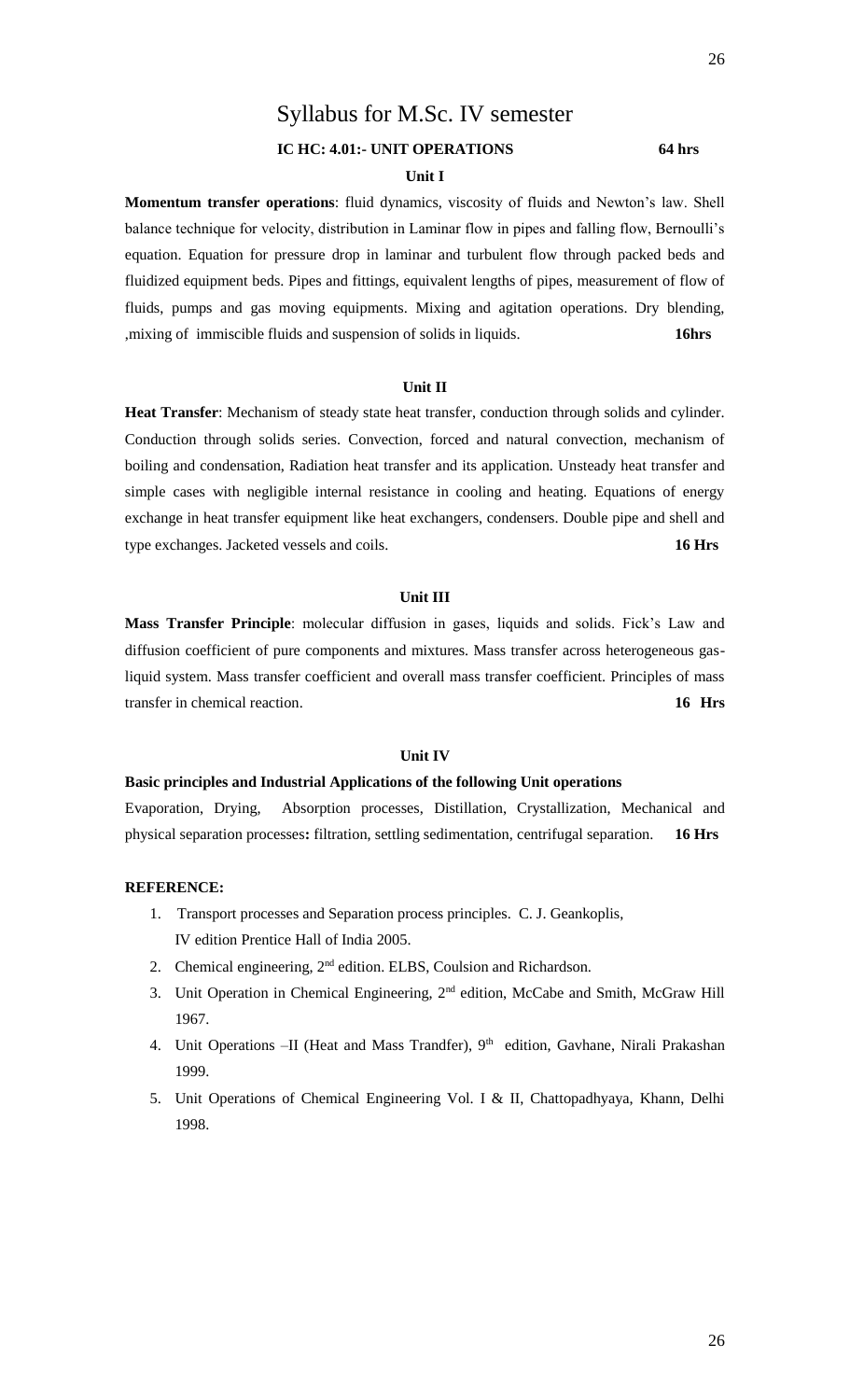**64 hrs**

# **IC SC: 4.02: ORGANO METALLIC AND BIOINORGANIC CHEMISTRY**

#### **UNIT-I**

**Organometallic Chemistry:** Introduction, Classification, Nomenclature, 16 and 18 electron rule, stability, classification of ligands, complexes of  $\pi$ - ligands; Metal carbonyls, metal nitrosyls, synthesis, reactions, structure and bonding; Transition metal complexes, olefin,  $\pi$ -ligands, Cyclopentadienyl, and arene complexes; Preparation, properties, structural features. Basic reactions involving in Organometallic compounds; addition, elimination, substitution and rearrangement. **16 Hrs**

#### **UNIT-II**

**Industrial application of Organo-metallic compounds:** Homogeneous catalysis; hydrogenation of olefins, Oxo-process, Waker process, water gas shift reactions, Carbonization. Heterogenous Catalsis; Fischer-Tropics reaction, Ziegler-Natta polymerization. **Bioinorganic Chemistry:** Role of alkali, alkaline earth, Fe, Co, Zn, Mo and Cu metal ions in biological systems; **Transport across the membrane:** The transport mechanism, active transport across biological membrane, - Na<sup>+</sup>/K<sup>+</sup>-transporting ATPase and Ca<sup>+</sup>/Mg<sup>+</sup>-transporting ATPase, macrocyclic crown ether compounds, cryptands, spherands and ionophores. **16 hrs**

#### **UNIT-III**

**Metabolism of inorganic nitrogen:** Nitrogen assimilation in animals, nitrate reduction in protista, nitrite reduction in plants, in *vitro* and in *vivo* methods of nitrogen fixation. Nitrogenous. Photosynthesis - chlorophyll - PS-I and PS-II. **Oxygen carriers:** Introduction to porphyrin system, substituents effects on porphyrin rings, Hemoglobin (Hb) and myoglobin (Mb)-structure, stereochemistry and oxygenation of Hb and Mb; Non- heme oxygen carriers - hemerythrin and hemocyanin. Synthetic oxygen carriers.

**Electron carriers**: Iron-sulphur proteins (ferridoxins and rubredoxins). Cytochromes: classification - cytochrome C, cytrochrome P-450. **Metalloenzymes :** Mechanism of enzyme action; Catalase and peroxidase, Superoxide dismutase and ascorbic acid oxidase, Alcoholdihydrogenase, carboxy peptidase-A, xanthin oxidase, aldehyde oxidase, sulfite oxidase and xanthine dehydrogenase. Vit B<sub>12</sub>-coenzyme. **16 hrs** 

#### **UNIT-IV**

**Metal Complexes in Medicine:** Interaction of metal complexes with nucleic acids, Metal ion deficiency effects, toxicity of metal ions, and treatment of toxicity, chelating agents in medicine, introduction and bacterial agents, antiviral agent and anticancer agents, metal complexes as drugs and therapeutic agents.

**Nanoparticles in Medical Diagnostic and Treatment:** Introduction, Importance of Nanoparticles in Medicine: quantum dots (Silicon & Germanium,) magnetic nanoparticles (Iron, Nickel, Cobalt and their chemical compounds) in diagnostic and cancer treatment, **Polymeric nanoparticles:** controlled and sustained drug delivery, targeting of paclitaxes, doxorubin, 5 fluorouracil to cancer cells, gold and silver nanoparticles for photodynamic therapy. **16hrs**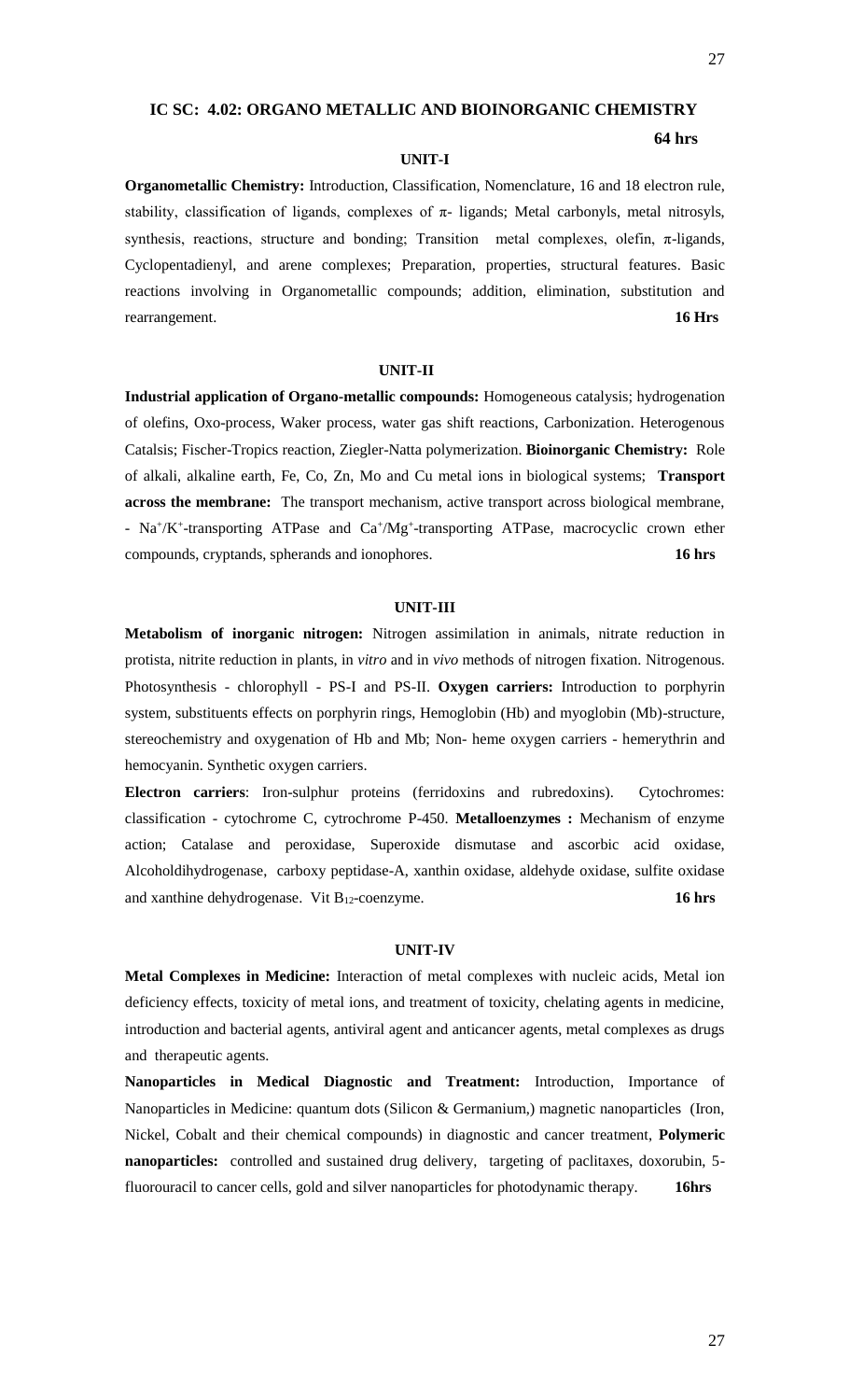- 1. Advanced Inorganic Chemistry, (5<sup>th</sup> edition)-F.A. Cotton and G.Wilkinson; John Wiley and Sons, 1988.
- 2. Inorganic Chemistry: Principles of Structure and Reactivity (3rd edition)-James E.Huheey, Ellen E.Keither and Richard L.Keither; Harper Collins college Pub.,1993.
- 3. Inorganic Chemistry ( $3<sup>rd</sup>$  edition) Shriver and Atkins; Oxpord University Press, 1999.
- 4. An Introduction to Inorganic Chemistry Purcel and Kotz; Holt-Saunders, 1985..
- 5. Coordination Chemistry F.Basalo and R.C.Johnson; W.A.Benjamin Inc.,1979.
- 6. Coordination Chemistry S.F.A.Kettle.
- 7. The Inorganic Chemistry of Biological Processes  $(2<sup>nd</sup> edition) M.N. Hughes.$
- 8. Physical Inorganic Chemistry: A Coordination Chemistry Approach S.F.A. Kettle; Spectrum Pub., 1996.
- 9. Bioinorganic Chemistry (Reprint 1987) R.W.Hay; Ellis Horwood/John Wiley & Sons.
- 10. Bioinorganic Chemistry  $(1<sup>st</sup> SAE)$  Bertin, Gray, Lippard and Valentine; Viva Books, Pvt. Ltd., New Delhi, 1998.
- 11. Principles of Bioinorganic Chemistry, S. J. Lippard and J. M. Berg, University Science Books, Mill Valley, California 1994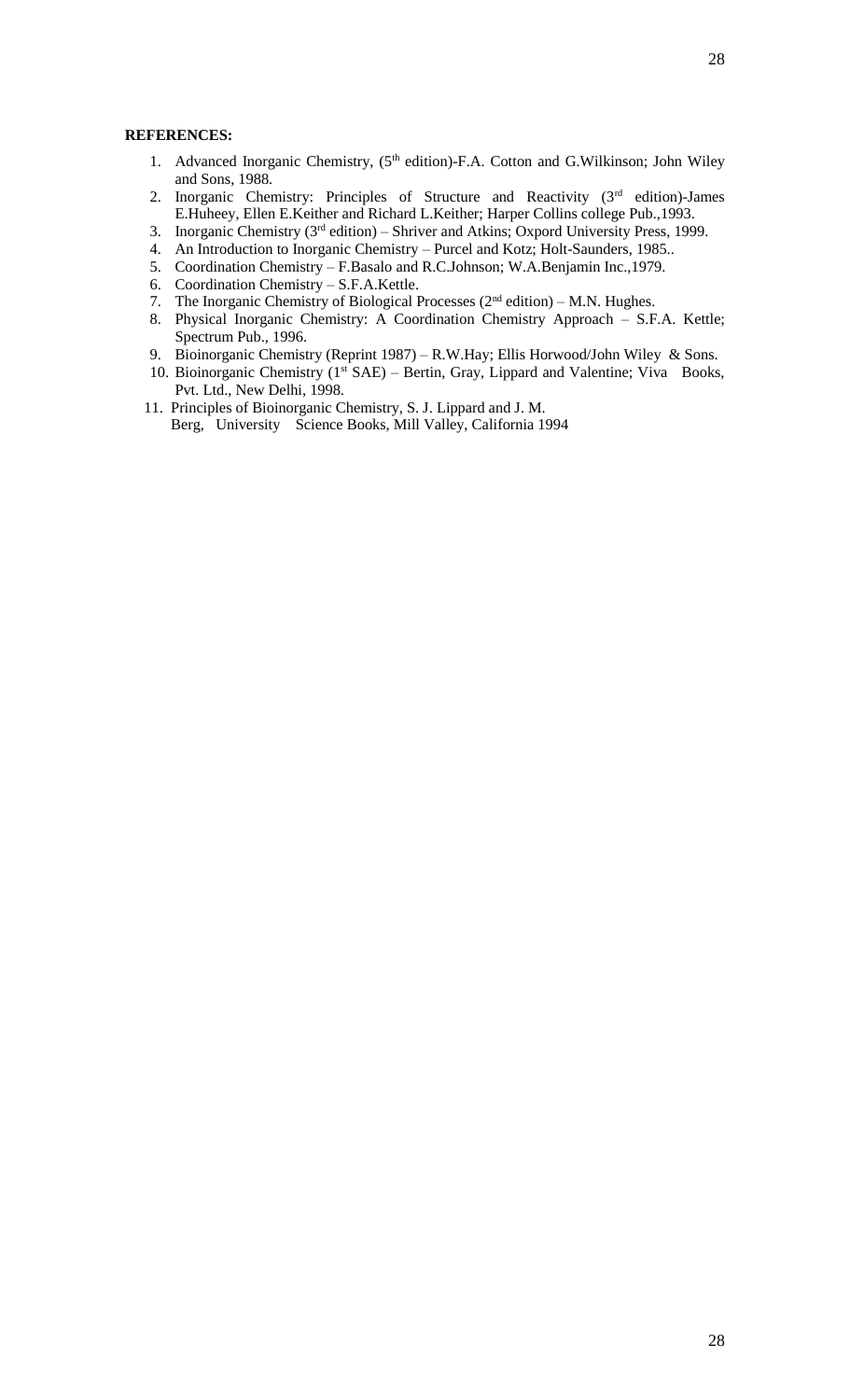### **IC SC: 4.03: ADVAMCED ANALYTICAL TECHNIQUES**

#### **UNIT-I**

#### **64 Hrs.**

**Nuclear Magnetic Resonance (NMR) Spectroscopy**: Types of nuclei, (classical and quantum) relaxation process-chemical shifts, mechanism of shielding, factors influencing chemical shifts, spin-spin coupling, rules governing the interpretation of first order spectra. Low and high resolution NMR, Karplus equation, line broadening, chemical exchange, Decoupling techniques, shift reagents, fluxional molecules, nuclear Over Hauser effect, COSY – 2D NMR. Continuous wave and FT NMR, Magnetic Resonance Imaging (MRI). Applications to structure elucidation of simple organic molecules. Use of NMR in paramagnetic complexes, FTNMR. <sup>13</sup>C NMR-basic theory, natural abundance of  $^{13}C$ , chemical shift, multiplicity of signal, correlation charts, calculation of  $^{13}C$  proton-coupled  $^{13}C$  spectra. Spin-spin splitting of  $^{13}C$  signals, proton decoupled spectra, off resonance decoupling compounds with aromatic rings. Applications of NMR to solids. **16 Hrs**

#### **UNIT-II**

**Electron Spin Resonance(ESR)Spectroscopy:** Basic principle: Interaction between electron spin and magnetic field; Origin of the spectral lines; intensity, width and position of spectral lines; Relaxation process; multiplicity in ESR hyper fine splitting; g-value and factors affecting gvalue; Rules for interpretation of spectra; Zero-field splitting and Krammer's degeneracy; John-Teller distortion; isotropic and anisotropic coupling constants; Nuclear quadruple coupling interaction; spin Hamiltonian; ESR spectra of radicals containing a single set of equivalent protons – methyl, p-benzoquinone anion, cyclopentadienyl, benzene, cycloheptatrieneyl anions; ESR spectra of transition metal complexes; applications. **16 Hrs**

#### **UNIT-III**

**Mass Spectrometry**: Introduction to basic theory, Instrumentation – mass spectrometer, methods of generation of positively charged ions, chemical ionization, fast atom bombardment (FAB), mass analyzers resolving power, molecular ion peak, base peak, meta-stable peak, modes of fragmentations, McLafferty rearrangement, Retro Diels Alder reaction, ortho effect, structural elucidation of some organic compounds, determination of appearance potential and ionization potential, determination of molecular weight and molecular formulae, applications of mass spectroscopy in quantitative and qualitative analysis.

**Applications of Spectroscopic Techniques in Structural Elucidation**: Introduction, Structural information obtainable from different types of spectra, Procedure for elucidation of molecular

structure by spectroscopic methods. Composite problems. **16 Hrs**

#### **UNIT-IV**

**X-Ray Diffraction Techniques**:Origin and production of X-rays, interaction of X-rays with matter, absorption, scattering and diffraction. Crystal structure –unit cell, lattices, planes and Miller indices, reciprocal lattice, Bragg's law, instrumentation – applications.

**Optical Rotatory Dispersion and Polarimetry**: Plane polarized light, instrumentation, optical rotary dispersion (ORD), plane curves, Cotton effect curve. Application of optical rotation method in the determination of rate constants; acid catalyzed muta-rotation of glucose, inversion of cane sugar.

**Mossbauer Spectroscopy**: Theory and principles, experimental methods, isomer shift, quadrupole interactions, electron density, magnetic interactions; time and temperature dependent effects, Application; Iodine trihalides, Prussian blue, Trisiron dodecacarbonyl, tin halides, hexacyano ferrate and nitroprussides. **16 Hrs**